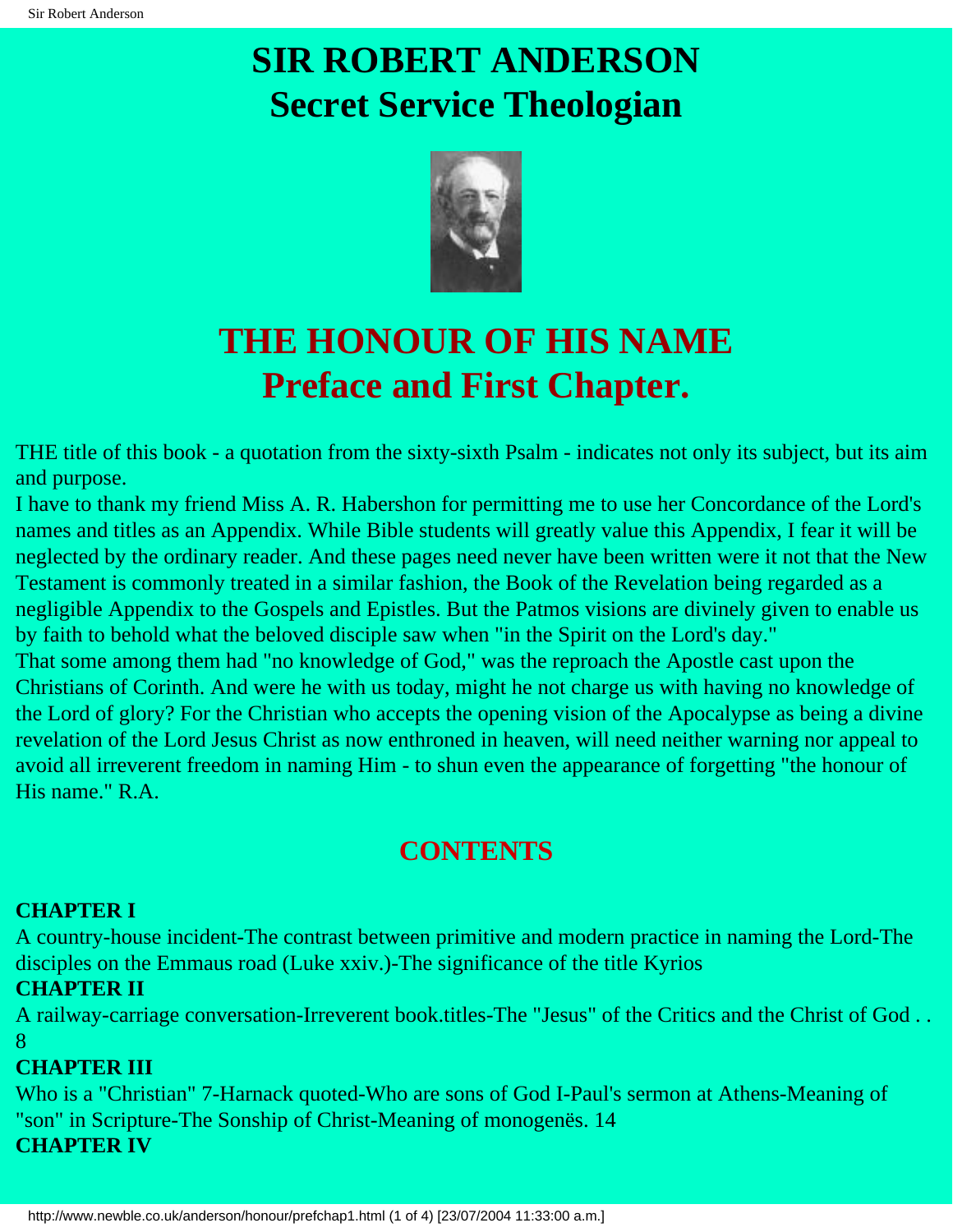The present-day importance of the subject-A Christmas sermon-The Virgin birth-Christianised Rationalism and the "New Theology." 22

#### **CHAPTER V**

The Patristic writings contrasted with Holy Scripture -The divine authorship of the Gospels accounts for the mode in which they name the Lord-Matthew and John contrasted -The Gospels and the Epistles contrasted - vii

#### **CHAPTER VI**

The use of the name "Jesus" in Acts -The place and purpose of Acts in the canon - The martyr Stephen's testimony -The Apostles' use of the name 36

#### **CHAPTER VII**

The use of the name " Jesus" in the Epistles-Various passages cited and explained - Phil. ii. 10, and 1 Thess. iv. 13, expounded 42

#### **CHAPTER VIII**

The use of the name "Jesus" in the Revelation - The pas-sages in which it occurs - The dispensational character and purpose of the Book 52

#### **CHAPTER IX**

The name "Jesus Christ" in Scripture - The unscriptural use of it by Christians - Prof. Deissmann quoted - The difference between "Jesus Christ" and "Christ Jesus"- The R.V. readings-" What would Jesus do?' - The Lord's teaching in John v. 22, 23-1 Cor. i. 3-9 and 1 Peter iii. 15 cited - a Victoria Institute lecture (foot-note) . . 58

#### **CHAPTER X**

False views about Christ: Renan quoted-" Lead, kindly Light "-Certain hymns criticised-The training of children-"May we never call Him 'Jesus'? "-The purpose of this book-Spiritual instincts-William Carey quoted- "Slovenlymindedness "-The vision of glory of Revelation, chap. i. 10-18 67 **APPENDIX**

#### **"THE HONOUR OF HIS NAME" CHAPTER I**

IN the course of a country-house visit, some years ago, I was asked for the names of men whom my friends might not only welcome to their home as guests, but invite to conduct a Sunday evening service in their private chapel. Great was my surprise at the reception given to the first name I put before them. It was that of a clergyman who, I supposed, would be a persona grata in both respects. But my friends informed me that he had already been their guest; and though they themselves esteemed and liked him, he had given offence to their young people by beginning to call them by their Christian names the very first day of his visit. Happening, soon afterwards, to take up a book recently issued by him, I found that throughout its pages the Lord of Glory was habitually mentioned by the name of His humiliation. Knowing the man personally, I felt greatly surprised at his lapse in the social sphere, but vastly more surprised that in this higher sphere, a Christian so devout, and so reverent withal, could be betrayed into a habit that would have grieved and shocked the disciples of early times. I say this advisedly; for in New Testament days the disciple always declared himself by the manner in which he named his Master. As we all know, the name of "Jesus" occurs many hundreds of times in the Gospels; but this fact lends great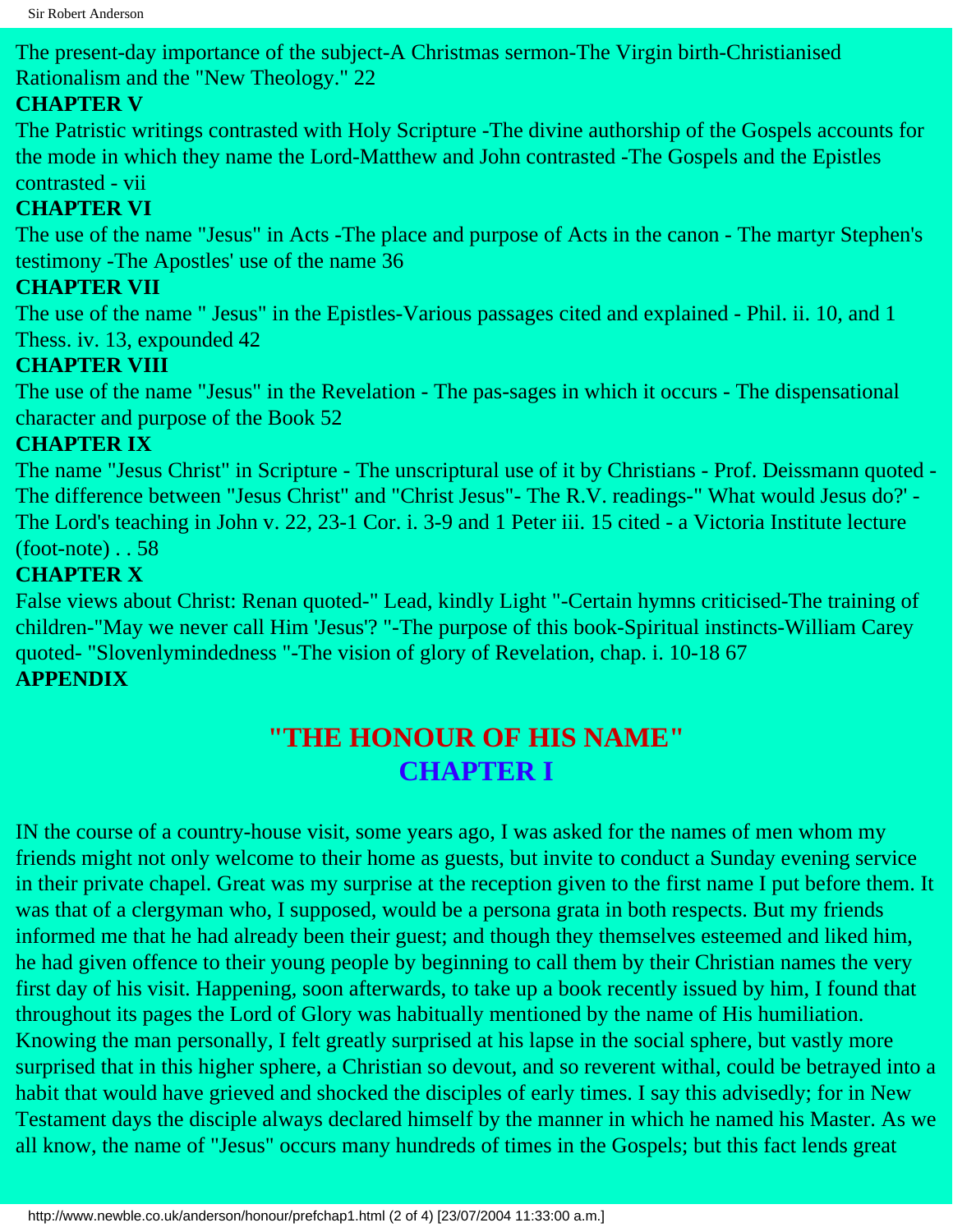emphasis to the further fact that whenever the narrative introduces words spoken by the disciples, whether addressed to the Lord Himself, or to others about Him, He is invariably named with a title of reverence.

In all the four Gospels only one exception to this rule can be found; and it is an exception of peculiar import. I refer to the language of the disciples on the Emmaus road, when questioned by the stranger who joined them on their way. "Concerning Jesus of Nazareth" was the manner in which they designated Him.1. "Jesus of Nazareth." The phrase as yet contained no element of contempt. It was intended merely to distinguish Him from other men who bore the not uncommon name of Jesus. But its use by these disciples had a most ominous significance. Not even Peter's denials in the court of Caiaphas gave clearer proof that the stern and terrible tragedy of the Passion had stamped out faith in His Messiahship. "We hoped that it was He who should redeem Israel" was their sad lament. They had hailed Him as the Christ, and had learned to worship Him as the Son of God. But all was over, now. For they had seen Him crucified as a common criminal; and three days had passed "since these things were done." In these liberal-minded days of ours, cultured Jews regard Him as one of the greatest of their Rabbis; and so these disciples still cherished His memory as "a prophet mighty in deed and word before God and all the people." But yet He was no more than man - He was only Jesus of Nazareth! It was not in this fashion that they spoke of Him while He was alive and present with them.

The significance of the narrative becomes intense if we realise that the writer was himself the companion of Cleopas. And if questions of this kind were settled upon grounds of evidence, this would be assumed. Put it this way. Suppose the events recorded in the chapter had involved some violation of Roman law, would not the Evangelist's accurate knowledge of its incidents have been deemed proof of his guilt? The Christian, no doubt, might say with truth that the Divine Spirit could inspire the record, even if the writer had no personal knowledge of the facts. But the Christian recognises also that in this, as in other spheres, God is wont "to make use of means." And in the absence of everything to suggest a different conclusion, we may assume with confidence that the writer was one who "had perfect understanding of the things" of which he wrote.

And this explains a seeming difficulty. We would gladly barter many a page of Holy Writ in exchange for the briefest epitome of the wonderful teaching of the Emmaus road, when, "beginning at Moses and all the prophets, the Lord expounded unto them in all the Scriptures the things concerning Himself." And can we suppose that this was "wasted," as men would say, upon two disciples, of whom the one, as we know, was of little note, and the other was, ex hypothesi, so insignificant that not even his name is recorded? But if the second disciple was the Evangelist, the suppression of the name needs no explanation; and what is of vastly greater moment, we can understand the deep import of the narrative. All its wonderful incidents stand out in clear relief as a part of his training for the work he was destined to perform. For was he not divinely chosen, not only to share. with the great Apostle of the Gentiles the authorship of almost half of the New Testament Scriptures, but also to become that Apostle's chief helper and companion in his many-sided ministry?

This digression has been suggested by the mode in which these disciples named their Lord. Members of the royal household do not speak of the Sovereign by his Christian name ; but we all speak in this way of kings who are dead and gone. And if we analyse our thoughts we shall find, perhaps, that when we speak of "Jesus" we are not thinking of our living Lord who hears our words, and before whom we shall soon appear, but of the great Teacher who lived and died nineteen centuries ago.

How far will this account for the extraordinary fact that although in the days of His humiliation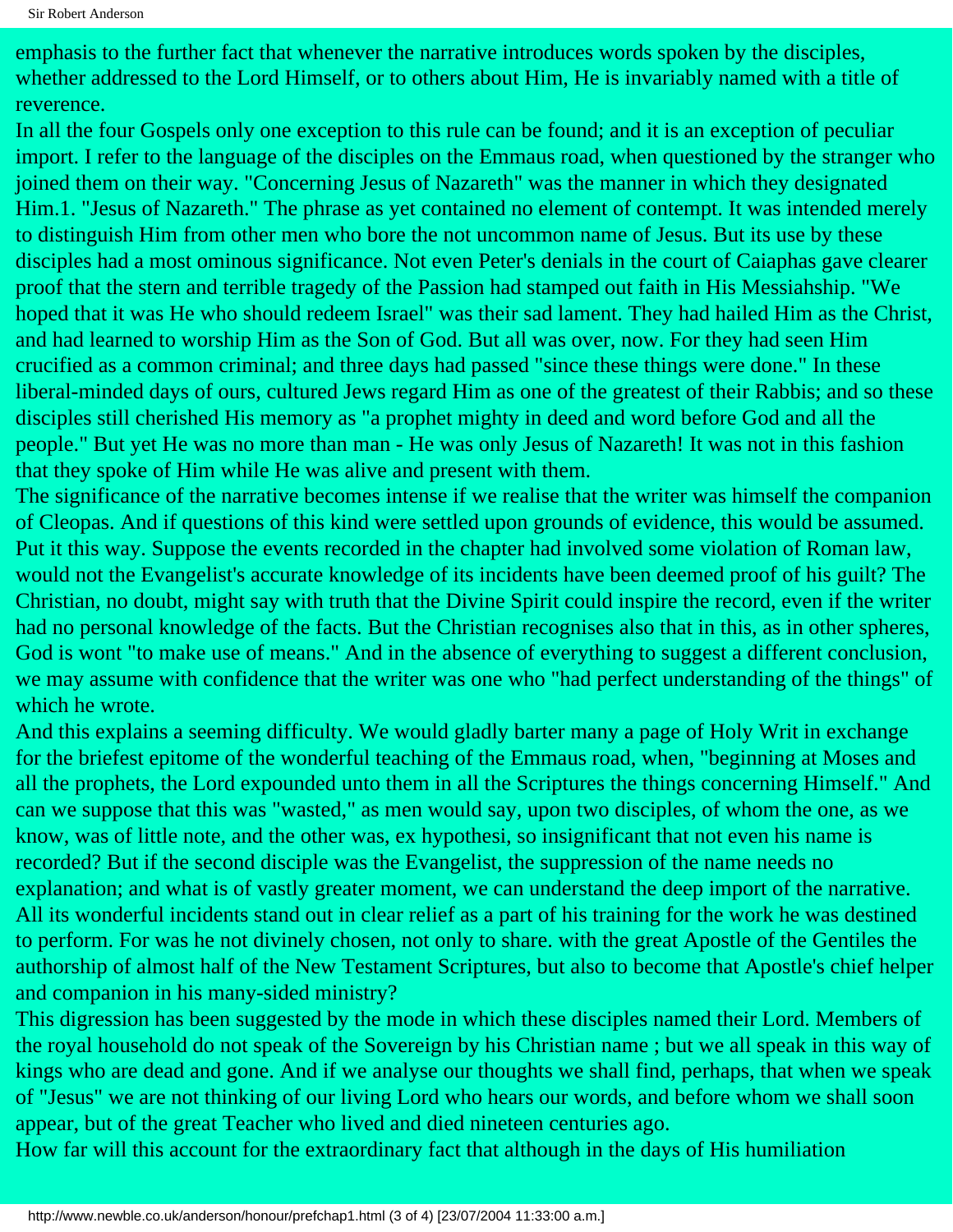Sir Robert Anderson

Christians never named Him without some title of reverence, yet in this time of His exaltation and glory they do so habitually? It will fully account for it in the case of merely nominal Christians, including the whole tribe of Christianised Rationalists who contribute so largely to our "Christian" literature. But some further explanation must be sought for the fact that among devout Christians a practice prevails which has no Scriptural warrant, and which, I repeat, would have shocked the disciples of New Testament times.

The Rationalists may object, perhaps, that as a Jewish Rabbi was never called by his personal name, and as the Greek word for "Lord" sometimes meant little more than our English "Sir," it was a matter of course that Christ should be called Master and Lord. But no Christian will tolerate the figment that in the mouth of His disciples the use of these titles of reverence expressed merely the conventional courtesy accorded to Him even by unbelieving Jews. That would be indeed a trivial foundation for the teaching which, amid the solemnities of the Last Supper, He based upon them.2 Nor would it account for the words of warm approval with which He commended His disciples for using them.

True it is that, owing to the Jewish superstition which vetoed the use of the sacred name "Jehovah," the Greek language has no distinctive equivalent for our English word "Lord" as a title of deity. But there can be no doubt what *Kyrios* meant with those who acclaimed Him as "the Christ, the Son of the Living God 3 - a confession which distinguished the disciple from the unbeliever. And as we study the writings of the Apostles we must remember that throughout the Septuagint version of the Old Testament, upon which the language of the New Testament is formed, this same word (*Kyrios*) is used in every instance as the Greek equivalent of "Jehovah" in the Hebrew Bible. [Chapter Two](#page-4-0)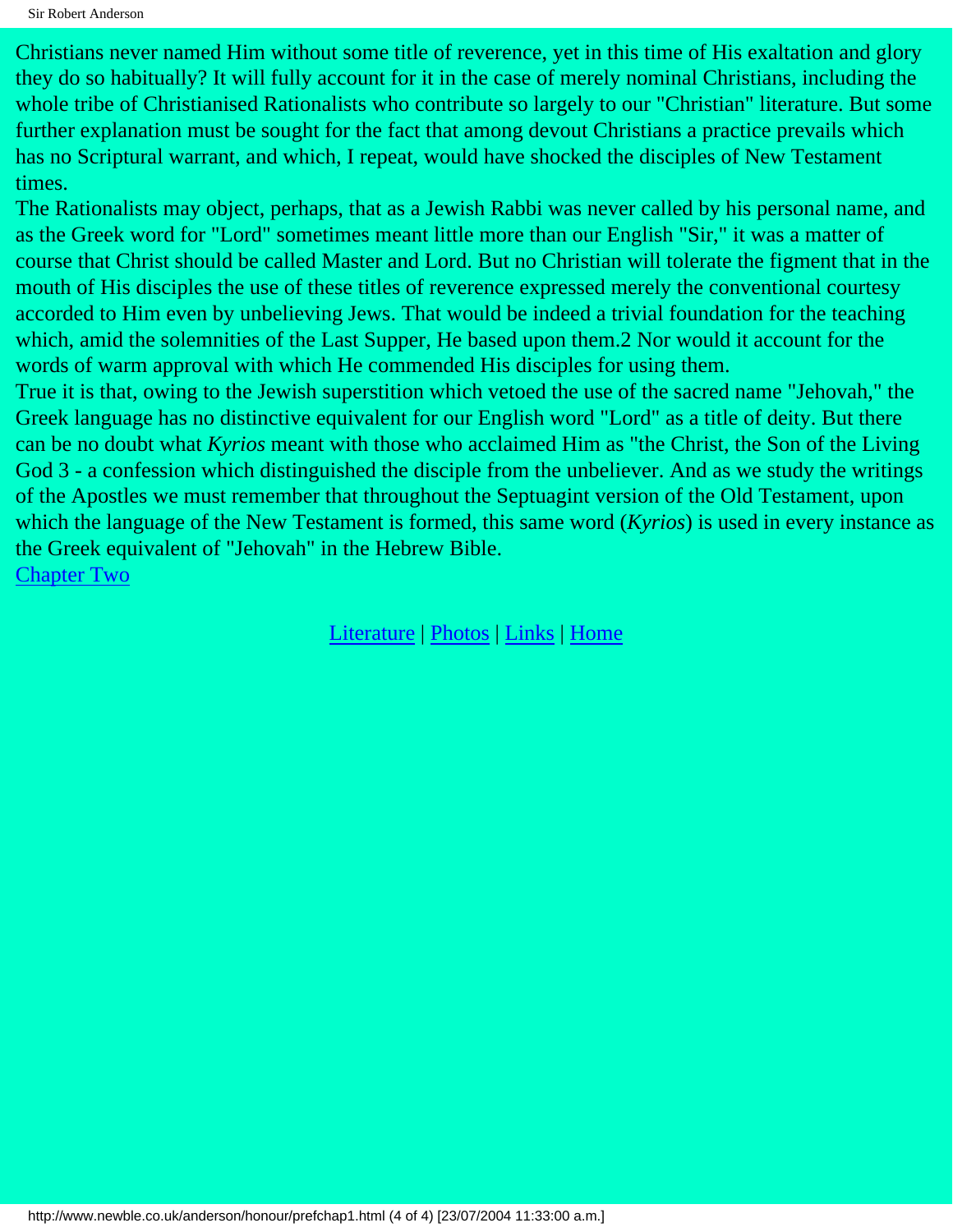

### <span id="page-4-0"></span>**THE HONOUR OF HIS NAME Chapter Two**

A RAILWAY-CARRIAGE conversation, in a trip to Scotland many years ago, turned my attention in a very special way to the subject of these pages. I shared a compartment with a gentleman and his wife, both of whom were strangers to me; and, after our English ways, not a word passed between us for several hours. But when nearing the end of my journey, a chance incident not only drew us into conversation, but led my companion to give me his name; and I was interested to find that he was a wellknown publisher. When we had disposed of the matter which led him to address me, our conversation took a special turn, and in the course of it he said some unpleasant things about Christians. He was particularly bitter against them for their habit of using sacred names to make their book-titles attractive. He cited a number of instances of this; and when I pleaded that a title was meant to indicate the character and contents of a book, he replied that from a bookseller's point of view it was a trade label, for use across the counter. And he illustrated his words by telling me how, when visiting the store-room of a certain London publishing firm, he heard one of the lads calling out to another of the staff, who was sorting books on an upper shelf, "Chuck me down a Blood of Jesus."

The words cut me as with a knife. The author of the book in question was well known to me as a devout and reverent Christian minister, and I had never realised the gross profanity of such a title. But since that day all titles of the kind have been abhorrent to me. "My people doth not consider," was the divine lament in days of apostasy in Israel. And if Christians would only "consider" they would avoid a practice which would have shocked the disciples of early times. Most true it is that some with whom the use of the sacred name of "Jesus" is habitual, are wholly free from any suspicion of an irreverent intention, "But evil is wrought by want of Thought, As well as want of Heart!" The Rev. Dr. A. T. Pierson was one of the most intensely reverent of men. When at the close of a lecture in old Exeter Hall he turned to greet me, I thanked him heartily for the help his words had been to me, but I added, "There was one fly in the pot of ointment: why do you name the Lord after the fashion of the 'vagabond Jews' of Acts xix.?" "It is all the fault of my evil theological training," he replied, "but keep on reminding me! " Indeed theological training is much to blame for this deplorable habit. For not only is the entire theology

of Christendom influenced by the writings of the Fathers, but very many of our modern theological works are leavened by German scepticism. In fact our recent Bible "Dictionaries" and "Encyclopedias" are essentially rationalistic, and the name of the Lord Jesus Christ is rarely found in their pages. It is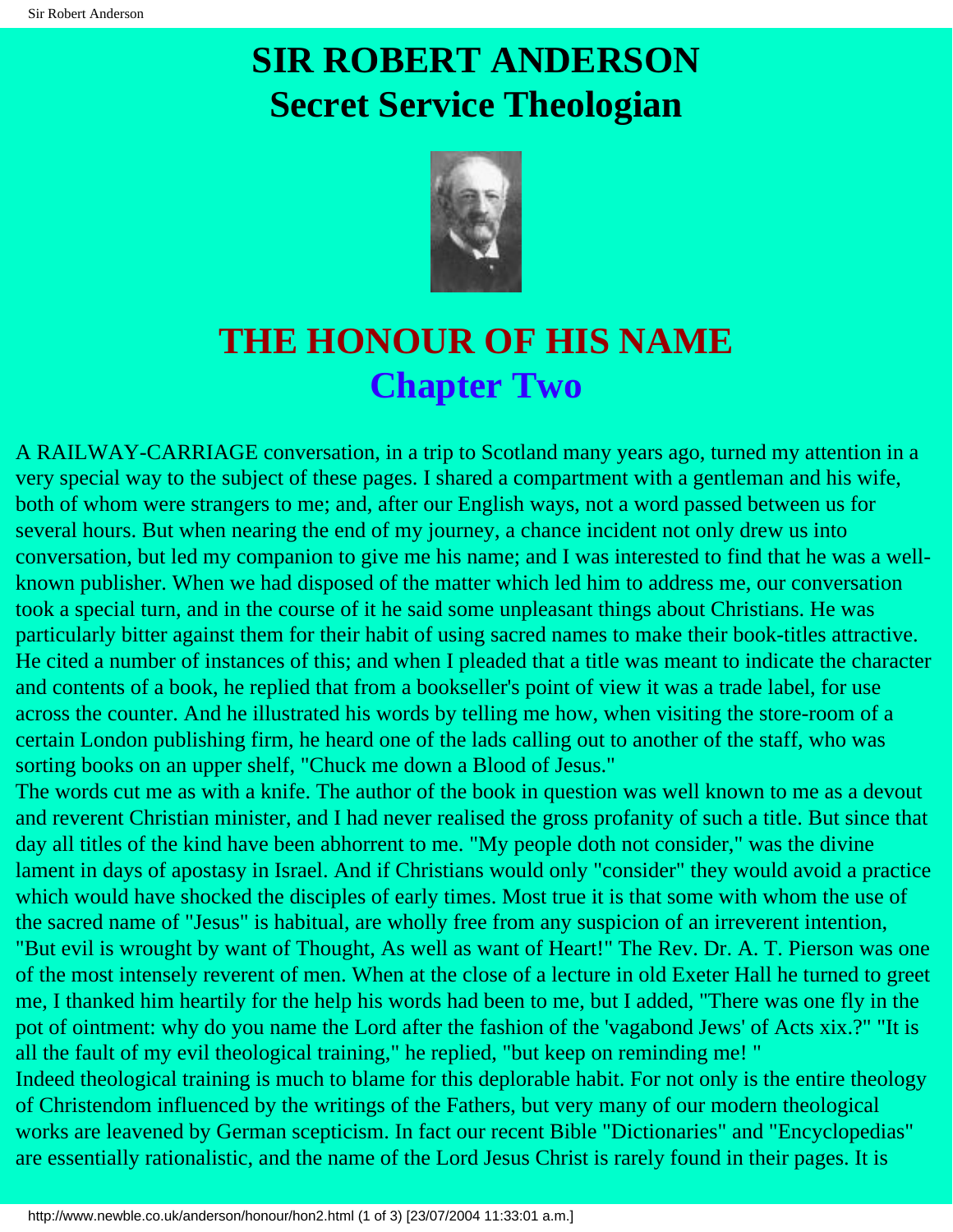always "Jesus" or "Jesus Christ." And this even with writers who are punctiliously careful to prefix the name of an Apostle with the title of "Saint."

If the Apostles could revisit the earth, they would not appreciate an "honour" conferred upon them by the Church of the butcher Popes who blessed the tortures of the Inquisition and massacres such as that of St. Bartholomew; an "honour," moreover, which they share with these miscreants, but which is denied to the holy martyrs of the Reformation. As the profanely familiar use of the Lord's name is so common, it seems scarcely fair to single out any particular offender; but to illustrate the evil, I venture to quote the following extract from a recent "Publisher's Circular." The book to which it refers is not the work of an infidel, but of an English clergyman, who is Examining Chaplain to an English Bishop, and a Fellow of his College. The circular says

"It endeavours to answer the question, What kind of person did St. Mark, or his informant, St. Peter, think Jesus to be? Under the heads of 'Jesus' family and friends,' 'Jesus' way of life,' 'Jesus' mind,' 'Jesus' social outlook,' 'Jesus' morality,' and 'Jesus' religion,' it approaches the final subject of 'Jesus Himself.' "Saint Mark" and "Saint Peter," but always "Jesus"! Is it not evident that this "Jesus" is the dead Buddha of the Rationalist? No one could write thus about our great God and Saviour, the Lord Jesus Christ, before whose judgment-seat we all must stand. Surely the prevalence of rationalistic literature, falsely claiming to be Christian, is a definite reason why a Christian writer should declare his faith by the way he names the Lord. A glance through the pages of a book would then enable the least instructed reader to judge whether its author be a believer in the Lord Jesus Christ, or a follower of the "Jesus" of the Critics. For the "Jesus" of the Critics is not the Christ of God. The Lord so "emptied Himself" that He gave up His liberty even as man, and never spoke except in God-given words. "Whatsoever I speak," He declared, "even as the Father hath said unto Me, so I speak." Therefore was it that He disclaimed knowledge of that whereof the Father had not spoken to Him. Therefore was it that the words He did speak were eternal. "Heaven and earth shall pass away, but My words shall not pass away" such was His solemn declaration. And all who refuse His words shall be judged by them, whether they be sinners of the market-place or the street, or sinners of the pulpit or the Critic's chair.

Such was the Christ of God. But what of the Christ of the Critics? Here are their own words: "Both Christ and the Apostles and writers of the New Testament held the current Jewish notions respecting the divine authority and revelation of the Old Testament." In a word, the "Jesus" of this cult was an ignorant enthusiast, the dupe of Jewish errors which he mistook for divine truth, and which he forced upon the acceptance of his deluded followers in language of awful solemnity. What is true of criminals is no less true of heretics; they are apt, through some oversight or other, to give themselves away. And the *kenosis* theory of the Critics reminds us of the artifices by which law-breakers try to deceive the police! For these rationalistic Professors and pundits ignore what even a Sunday-school child ought to know, that after the Resurrection, when the Lord stood free from all the limitations of His humiliation, He adopted and repeated His previous teaching about the Old Testament. And the record adds, "Then opened He their mind that they should understand the Scriptures." And in the New Testament that teaching is unfolded under the guidance of the Divine Spirit. But the Critics have detected and exposed its falseness! No wonder then that the Buddha of their cult is only "Jesus" the Rabbi, who, though admittedly far above them both morally and spiritually, was neither as intelligent nor as well informed!

**Note -** This is not the only point on which the Critics display their ignorance. Even a child might be expected to notice that in Mark xiii. 32 (the text to which they appeal in support of their *kenosis* theory) it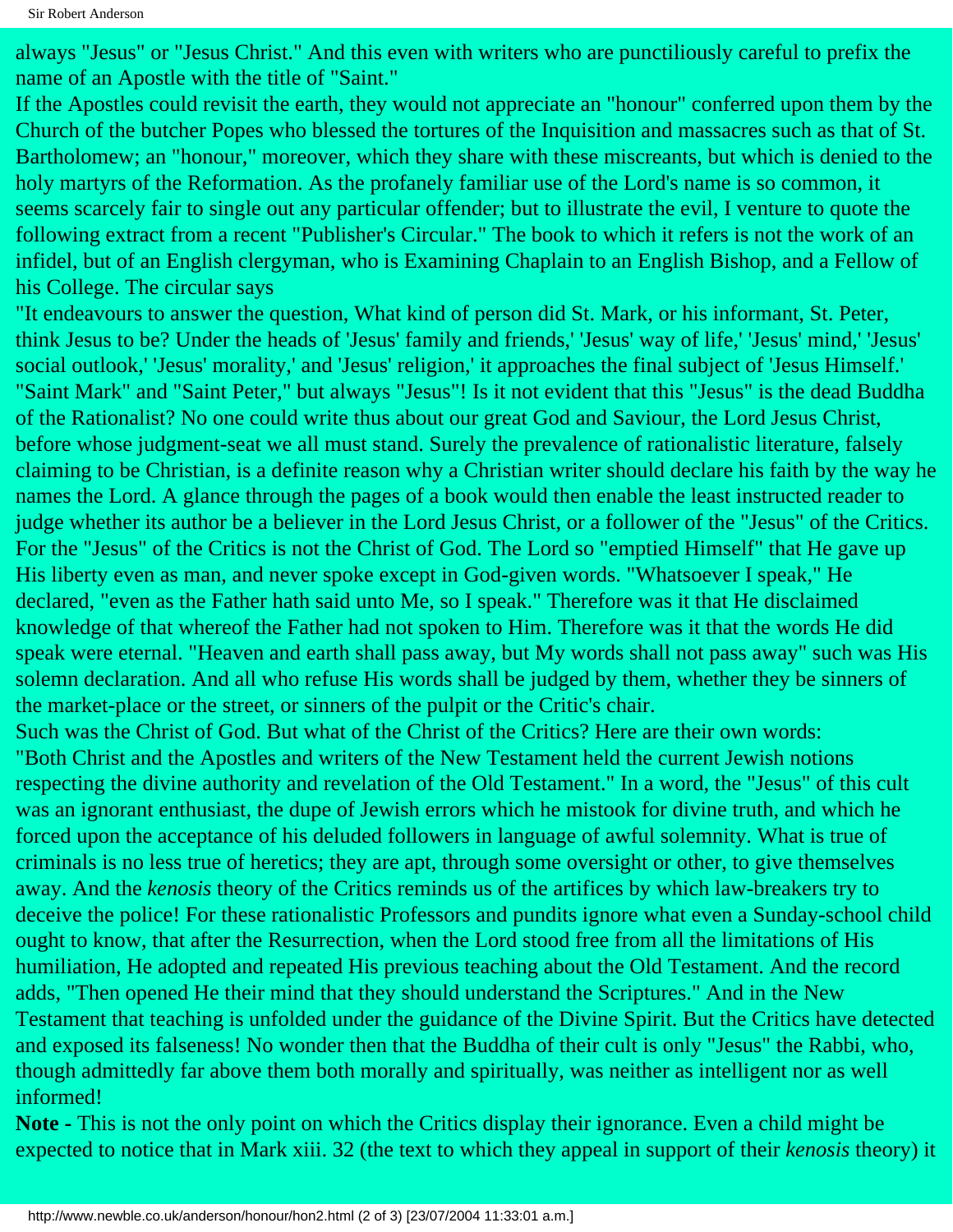is not as man that the Lord disclaims knowledge of the time of His great public Advent, but as Son of God. The contrast is not between man and God, but between the Son and the Father. **[Chapter Three](#page-7-0)**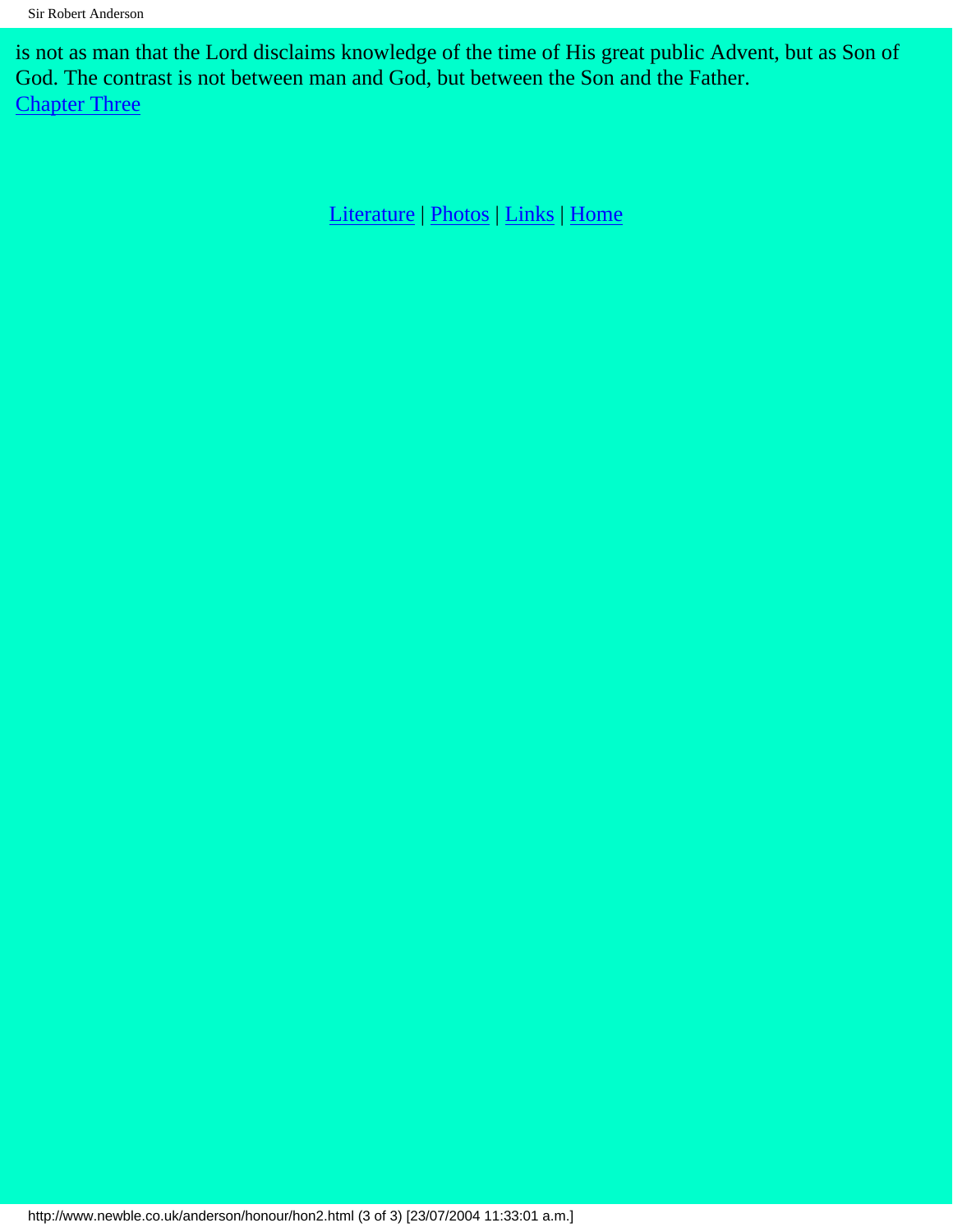

### <span id="page-7-0"></span>**THE HONOUR OF HIS NAME Chapter Three**

ARE we then to maintain, as the preceding chapters would suggest, that a Christian is one who believes in the Lord Jesus Christ? A most startling conclusion this, for it outrages "the spirit of the age"; and at a single stroke it puts outside the pale, not only the mass of those "who profess and call themselves Christians," but also a very large and daily increasing minority of the occupants of professedly Christian pulpits. For mark the words, "who believe in the Lord Jesus Christ": not "the historic Jesus," the Buddha of nineteen centuries ago, but our living Lord, who died for our sins, and now reigns in heaven, and is coming again in glory.

It is important, Professor Harnack writes in one of his best-known works, to "remind mankind that a man of the name of Jesus Christ once stood in their midst." But this is an anachronism. For the blind and stupid infidelity which refused belief in "the historic Jesus" belonged to a less enlightened age than ours. Today, the infidel appeals, quite as confidently as the Christian, to the lesson of that matchless life. The Lord Jesus declared with great solemnity that all who believed in Him had everlasting life. When He spoke these words, standing as a man in the midst of men, He was not trying to convince His hearers that He was not a phantom or a "ghost"! His purpose was to teach that lie was the Son of God, the Messiah, "of whom Moses in the law, and the prophets, did write." Among those who participated in the awful crime of Calvary, there were some who, like Nicodemus, believed in Him as "a teacher come from God." But they crucified Him for blasphemy because, being a man, He claimed to be the Christ, the Son of God. And His disciples' acceptance of this claim betokened a God-given faith. Therefore it was that Peter's confession drew from Him the words, "flesh and blood hath not revealed it unto thee, but My Father which is in heaven." And this explains the statements of the Apostle John: "Whosoever believeth that Jesus is the Christ, is born of God." "Who is he that overcometh the world, but he that believeth that Jesus is the Son of God?"

But all this, I repeat, offends "the spirit of the age." To say that divine grace is needed to enable us to believe, is an insult to the dignity of human nature! And are we not all the Sons of God? Folly characterises every heresy. Poetic license warrants our describing ourselves as children of Adam, for we are his remote descendants. But, save in a purely figurative acceptation of the word, not even Adam was God's son. He was his creature. And the race has sprung, not from the Adam of Eden innocence, but from Adam the fallen outcast. What sense is there, then, in pretending that this constitutes us children of God?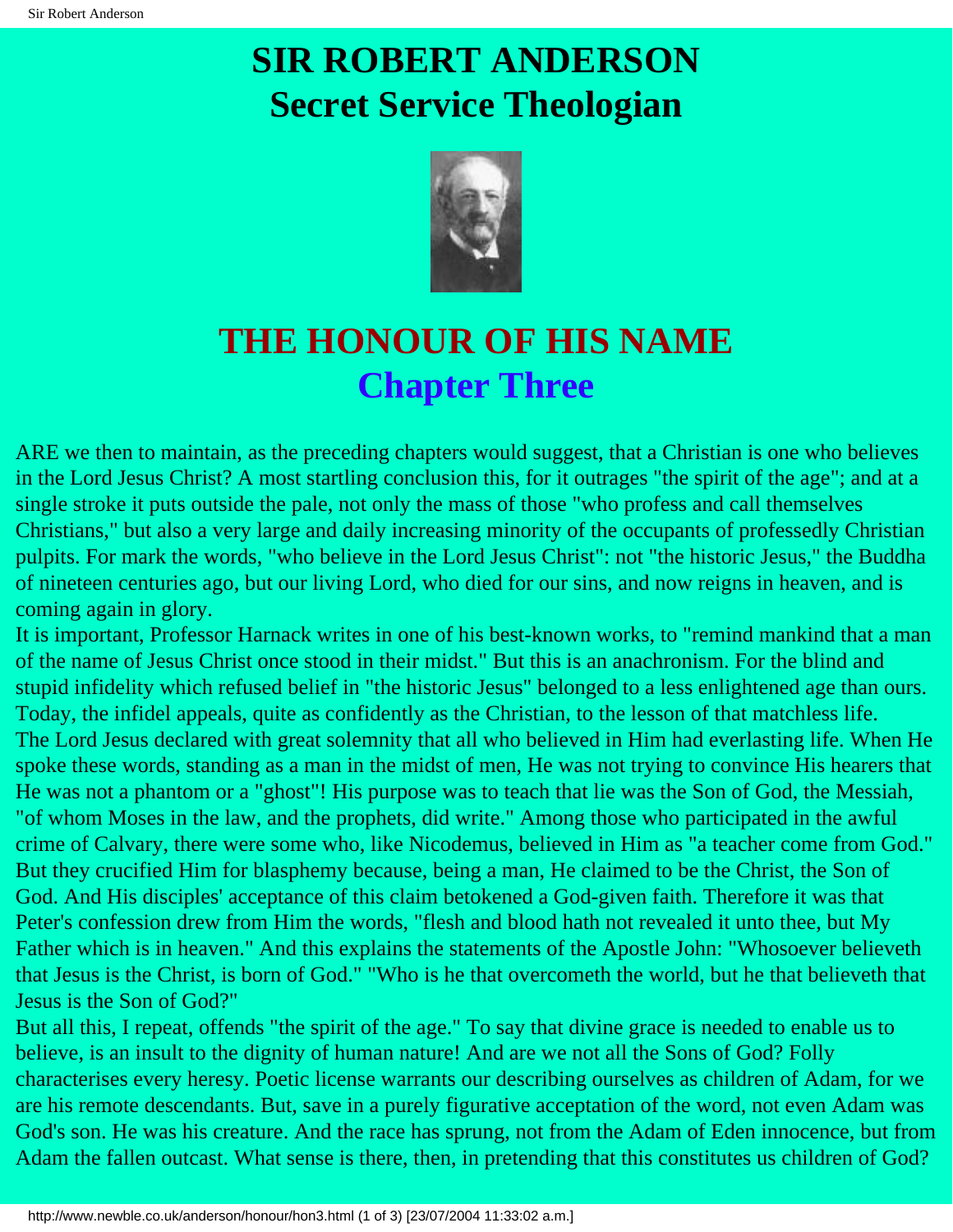But did not the Apostle tell the pagans of Athens that they were children of God? No, most certainly not. To wean them from their idolatry, he quoted the words of their own poets in hymns written in praise of Jupiter, "For we are his offspring" his *genos*. And the question is not what a biased mind can read into this, but what the speaker meant, and the hearers understood by it. Did any one of them imagine that he was Jupiter's child? And if the Apostle's object was to teach them that they were children of the God who made heaven and earth, would he have based the teaching on a pagan hymn to a heathen deity? His appeal to their own classic literature was in order to shame them into acknowledging that God had nothing in common with their lifeless idols, "graven by art and man's device." His argument would have been as valid had he pointed them to the lower creation. The God whose creatures have life must be a living God.

Each one of us is the child of the parent who begat him, and he cannot be the child of any one else. And the believer in the Lord Jesus Christ is a child of God because he has been begotten of God, "For as many as received Him, to them gave He the right to become children of God." Who were begotten of God, the verse which follows adds. The Christian is a twice-born being. He is born of the flesh as a child of his natural father, and he is born of the Spirit as a child of God. And Scripture is explicit and emphatic that these births are altogether distinct. As the Lord Himself declared, "That which is born of the flesh is flesh, and that which is born of the Spirit is spirit." "Ye are of your father the devil" were His awful words to the Jews who were compassing His death. And if any one pretends that even this is not conclusive, we may point him to the statement that "they who are the children of the flesh, these are not the children of God." Could language more definitely veto the delusion that men are children of God by nature? The bearing of this upon the main subject of these pages will be apparent to the thoughtful. We begin by so lowering the relationship of "child of God" that it ceases to have any meaning. And then by taking "sons of God" as merely a synonym for "children of God," we are betrayed into accepting the "brotherhood of Jesus" cult. And thus we supply the infidel with a colourable pretext for dragging down the Lord of Glory to the level of our common humanity - a blasphemy that reaches its climax in the statement, - "Jesus was God, but so are we."

In infinite grace the Son of God is "not ashamed" to call us brethren. But the "us" is not the race of Adam, but "they who are sanctified" - and the response of every heart that grace has won is to call Him Lord. We have the same Father and the same God; but in the very words by which He teaches the nearness of the relationship, He forbids the inference which the unspiritual would draw from it. "Go" - He said -"to My brethren, and say unto them, I ascend (not "unto our Father and God," but) unto My Father and your Father, and My God and your God."

In English the word "son" means no more than "male child": and of course it is sometimes used in this sense in the New Testament; as for example when we read that James and John were sons of Zebedee. But in Scripture, as with orientals generally, it has a far deeper significance; as for example when the Lord surnamed James and John "the sons of thunder." So again Joses was renamed "a son of consolation," and the unconverted are called "sons of disobedience." In these and numberless other passages the word connotes character and nature, without any thought whatever of "begetting." But our translators have ignored the distinction between "son" and "child," and in the various passages where these words occur a reference to the Greek, or even to our Revised Version, will prove both interesting and instructive. It will lead, for example, to the somewhat startling discovery that, in Scripture, Christians as such are never called sons of God. "To as many as received Him, to them He gave power to become children of God;" but "as many as are led by the Spirit of God, they are the sons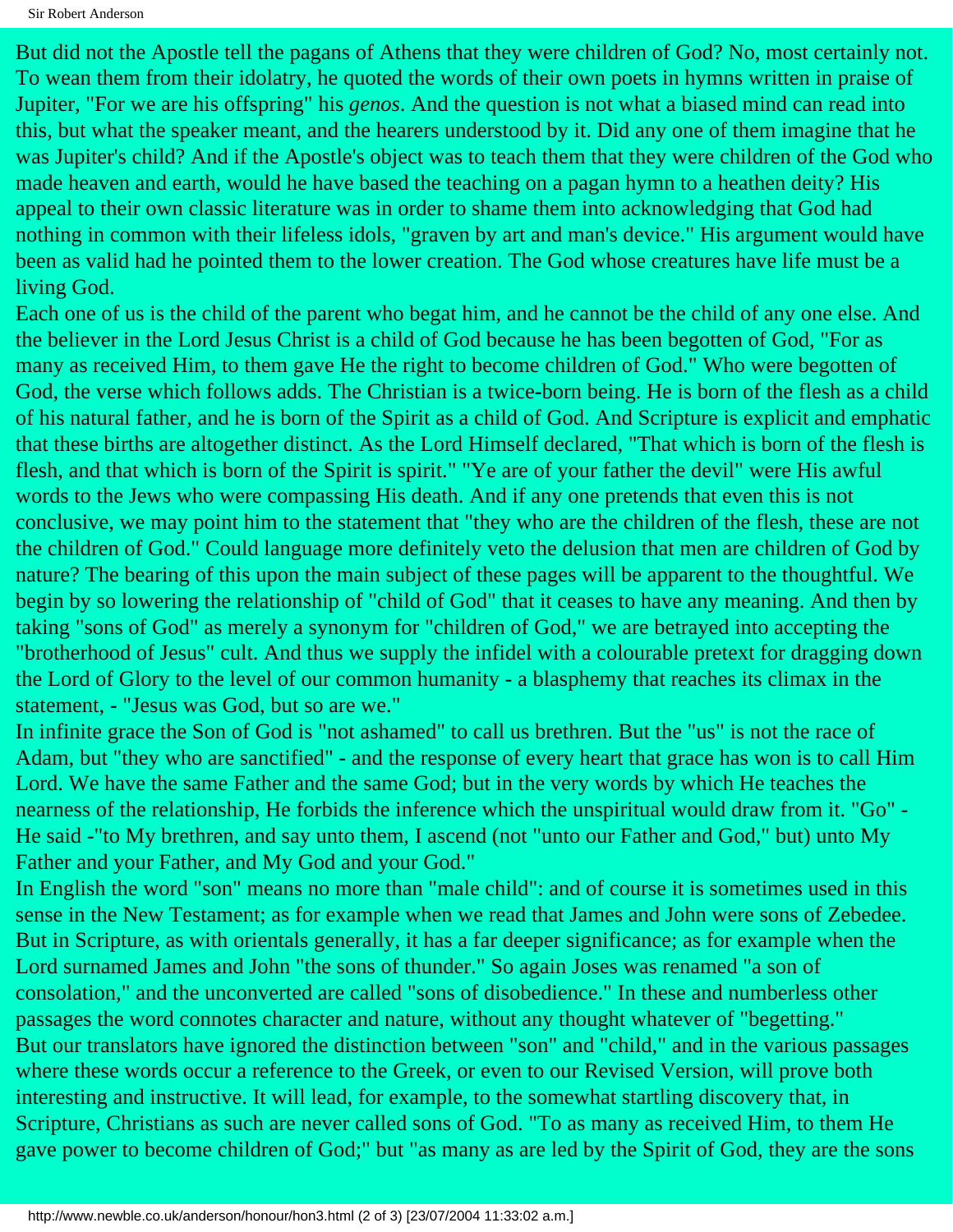of God." But, as every Christian knows, the Sonship of the Lord Jesus Christ is altogether unique, being essential and eternal. The rendering of John iii. 16 and kindred passages, in both our English Versions, suggests a double error. It implicitly denies the truth that every believer is begotten of God; and it implicitly asserts the error that the Sonship of Christ depends upon an act of "begetting." If that were so the Son must have had a beginning in time; and therefore, not being eternal, He could have no claim to Deity. This was the argument of Anus, and the logic of it is inexorable.

But while the Greek word here employed (*monogenes*) has its etymological counterpart in "onlybegotten," that is not its meaning. In five of its nine occurrences in the New Testament it is used of Christ. In three it means an only child (Luke vii. 12; viii. 42; ix. 38). And in the ninth (Heb. xi. 17) it is used of Isaac. Isaac was not an only-begotten son, but he was his father's darling. And it is noteworthy that this word "darling" is used of Christ by our translators in Psalms xxii. 20 and xxxv. 17, where in the Greek Bible *monogenes* represents a Hebrew term of endearment. In six of the twelve occurrences of that word in the Hebrew Bible, the Greek Version reads "Beloved" - the very word by which the Lord Jesus was hailed from heaven at His baptism, and again on the Holy Mount. And in these passages, "only" is our translators' rendering of it.

It is a fact of vital moment that the word "begotten" is never used of the Lord save in relation to the Resurrection. Neither His title of Son of God, nor yet His title of Son of Man, depends upon the Virgin birth. Just as by "Son of Man" He claimed to be man in the highest and most absolute sense, so by "Son of God" He laid claim to Deity. This was the meaning given to it by those who heard His teaching. His disciples understood it thus, and they worshipped Him as Divine. And those who refused to believe in Him understood it thus, and they crucified Him as a blasphemer.

Note - The above paragraphs are based upon the chapter of [The Lord from Heaven](http://www.newble.co.uk/anderson/heaven/preface.html) (Nisbet) in which this whole subject is discussed in its various aspects, and the Scriptures relating to it are cited and considered, including the passages in which the word "firstborn" is used of Christ. **[Chapter Four](#page-10-0)**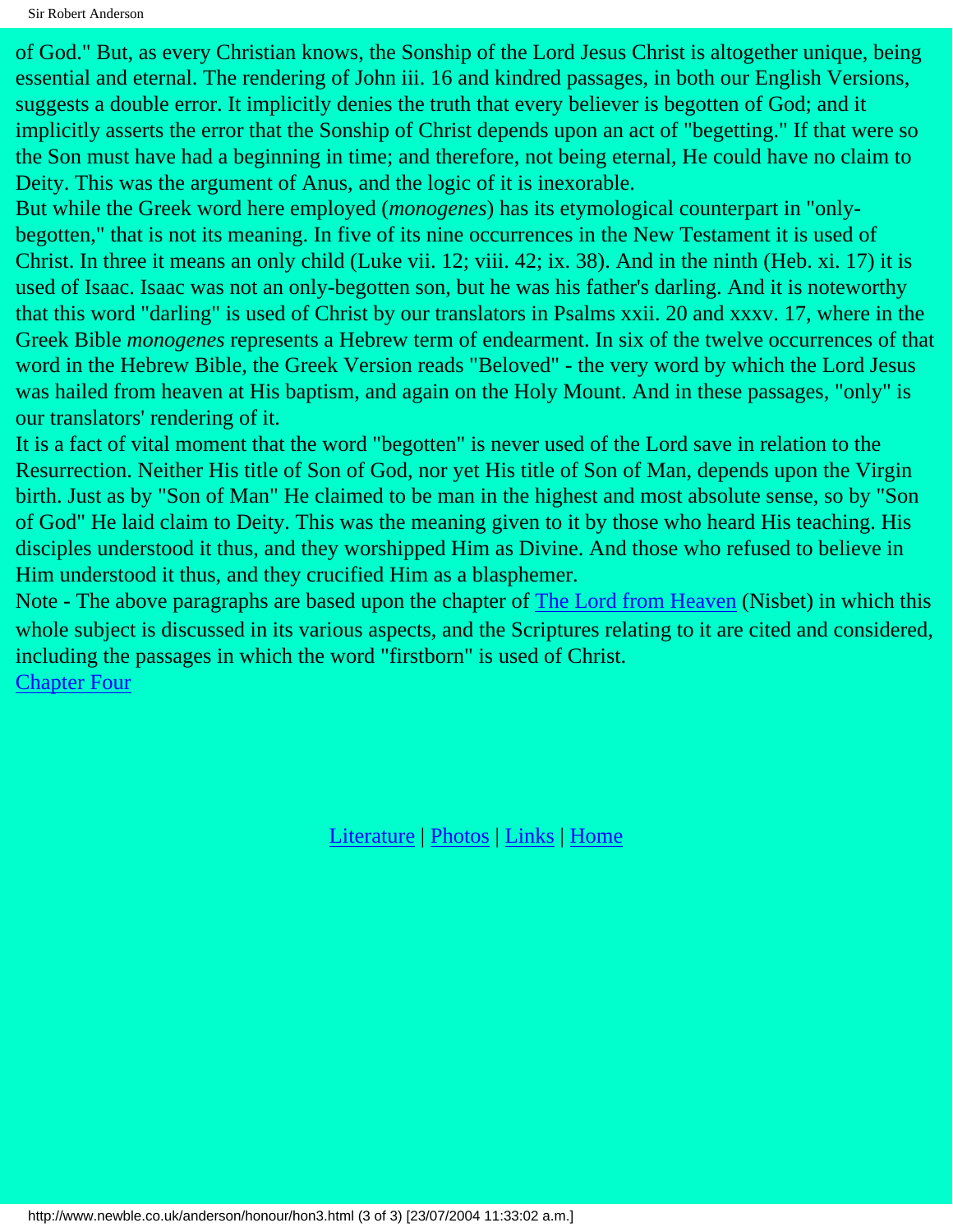

### <span id="page-10-0"></span>**THE HONOUR OF HIS NAME Chapter Four**

IT is the peculiar circumstances of our own times that give both point and urgency to the appeal and protest of the present volume. And this consideration may weigh with any who might well resent our seeming to cast a slur upon the writings of devout and spiritual men in days when infidelity stood far apart from the Christian camp. An infidel paper lately boasted that everything for which Tom Paine was persecuted is openly preached today in Christian pulpits by the descendants of the men who persecuted him. It is all too true. And the coarse profanity of the "New Theology" is not so dangerous as the promulgation of its blasphemies by men of culture and gentlemanly feeling.

To illustrate my words I give the following extracts from a sermon preached on Christmas Day in one of the most prominent of our London churches. And I do so, not to pillory a particular ecclesiastic, but to indicate what is now being taught in some of our theological colleges, and preached from numberless pulpits throughout the land.

'The birth narratives, which were included in the First and Third of the Synoptic Gospels, did not appear to belong to the oldest tradition about our Saviour. . . . The gospel which the Apostles preached did not include any story of the birth of Jesus. These birth narratives stood apart with no clearly perceptible relation to the rest of the New Testament. . . The Christians of the second century were not capable of applying to the mingled traditions which they had received from the Apostolic age those laws of evidence which had now received the adhesion of historical students the divineness of Jesus did not at the first, and need not now, consist of a dogma as to His miraculous birth."

This will suffice to indicate the import of the sermon, namely the denial of 'the virgin birth.' The objection that the Apostles' preaching did not include that truth is extraordinary. The Resurrection was a public fact to which the Apostles could appeal, and of which they were the accredited witnesses But to most of us the suggestion that they should in the same way have given their personal testimony to the virginity of Mary is grotesquely absurd. If, as is implicitly asserted in the sermon, that basal fact-a fact from which the truth of the Incarnation is inseparable-be not fact at all, but fiction, the Nazarene may still claim our homage as the best and noblest of men, but to worship him as divine is to brand ourselves as idolaters and fools. In support of his heresy the preacher appealed to "the laws of evidence." The laws of evidence had better be left to those who have practical experience of them. Unless the Gospel narratives be utterly unreliable and worthless even as human records, it is as certain as human testimony can make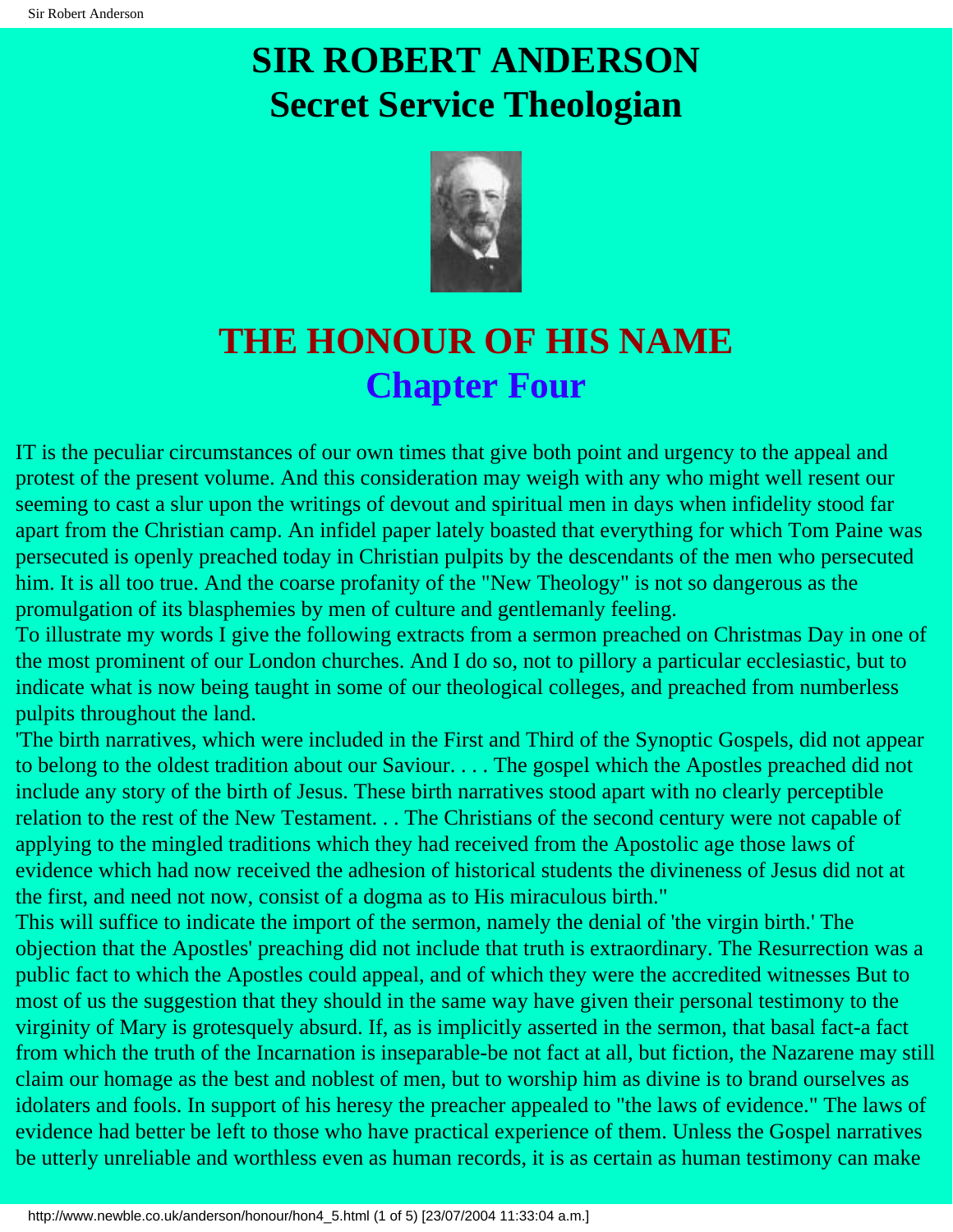Sir Robert Anderson

it that Mary's firstborn was not her husband's child. And that this was a matter of common knowledge with the Jews, witness the taunt by which they met the Lord's refusal to acknowledge them as being true children of Abraham. If therefore the Nazarene was not the Son of God in the sense which the Christian faith maintains, he was an outcast of that wretched class to whom the divine law denied the right of citizenship in the Commonwealth of Israel. And if the story of the "virgin birth" be fiction, the infidel may reasonably hold that it was invented to screen the shameful circumstances of his origin. And if the Nazarene was not the Son of God, the Lord of Glory, what becomes of the Atonement? Well may we exclaim-

> "The tree of knowledge now Yields its last ripest fruit! The blind now lead the blind, Man has become as God!

The Cross is growing old, And the great Sepulchre Is but a Hebrew tomb! The Christ has died in vain!

The Christ of ages past Is now the Christ no more! Altar and fire are gone, The Victim but a dream!"

"The Lord of Glory"- it is one of His divinely given titles. As the inspired Apostle writes, the world leaders, being ignorant of the hidden wisdom of God, "crucified the Lord of Glory." But if the Christianised sceptic be right, the man they crucified was the son of a Jew, who profanely claimed Divine honour. And in putting him to death they were obeying one of the plainest commands of the Divine law.

What then, I repeat, becomes of the Atonement? The thorough-going infidel faces the question boldly, and demands, "What has the death of Jesus effected in the unseen, so as to make it possible for God to forgive us?" And here is his answer: "Nothing whatever, and nothing was ever needed." For "Jesus was the child of Joseph and Mary;" and "there is no such thing as punishment, no far-off Judgment Day, no great white throne, and no Judge external to ourselves."'

This is both consistent and intelligible. For no one whose mind is not blinded and warped by religious superstitions would tolerate the figment that the death of a Jewish mechanic's son could influence in any way our present relations with God, or our future destiny. The infidel stands by human reason. The Christian's faith rests upon a divine revelation. The one position is effectually as unassailable as the other. But

"With too much knowledge for the sceptic's side, With too much weakness for the stoic's pride," the Christianised sceptic "hangs between."

*In quoting this Christmas sermon I have no wish to attack an individual. The preacher is an exceptionally distinguished representative of a large and daily growing class of accredited religious*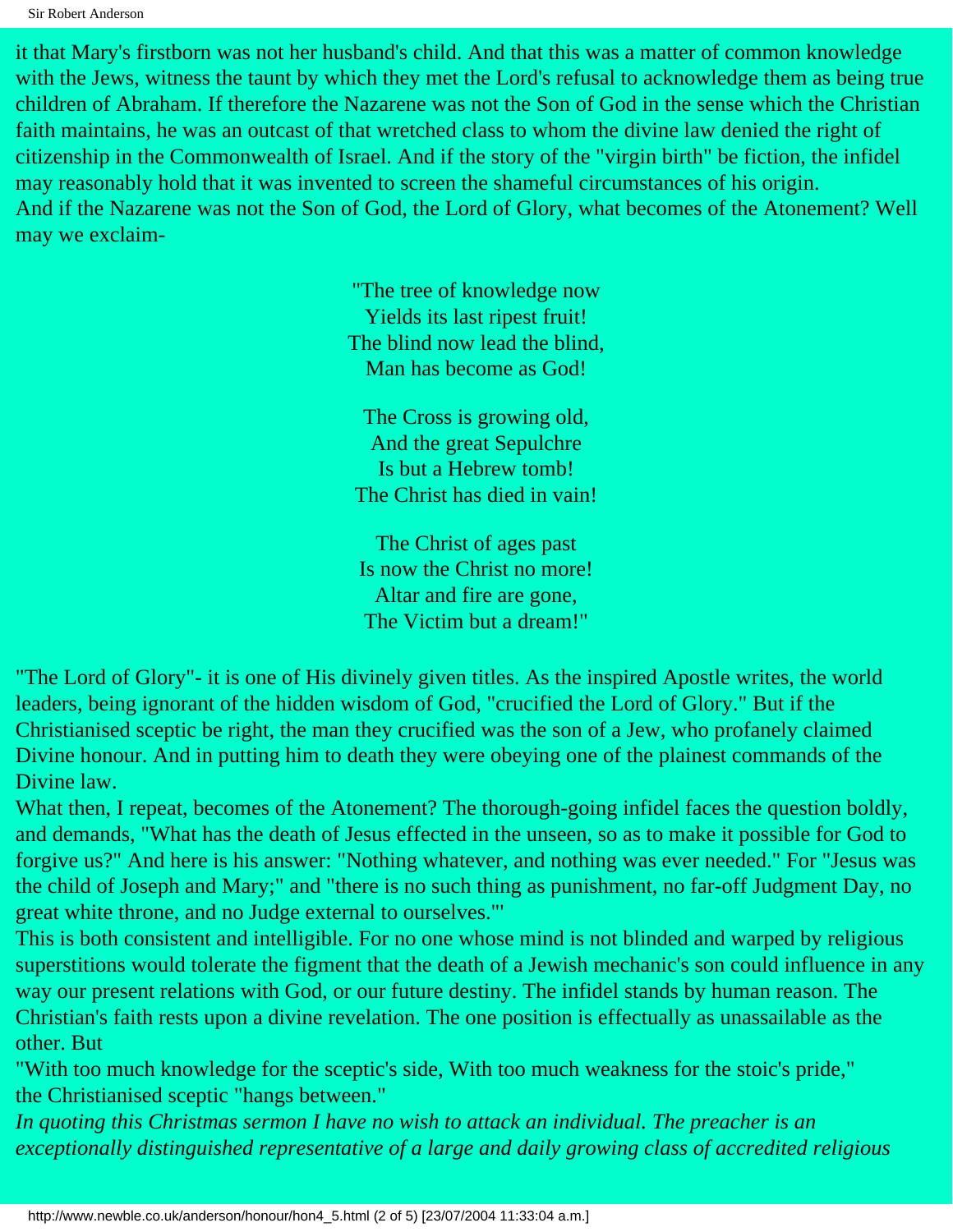*teachers who are using Christian pulpits to spread infidelity broadcast throughout the land. And therefore it is that I have cited him, my object being to strengthen the appeal I make to all spiritual Christians that, in face of the rapidly developing apostasy of the day, it behoves them to shun the prevailing habit of speaking of the Lord of Glory with a familiarity unwarranted by Scripture, and thus in their every mention of Him to give proof that they are of the number of those who own Him as LORD, and who "think upon His Name."*

Having regard to the solemn declaration of unfeigned belief in Holy Scripture, required of every candidate for ordination, to the language of the Creed which a clergyman repeats continually, and to the doctrinal standards to which he publicly assents when entering on a benefice, sermons such as that above quoted seem to indicate that clerical morality is different from that which governs the conduct of honourable men in the City and the Clubs. Half a century ago such a sermon would have raised a wild storm of indignation; today it passes without notice.

#### **CHAPTER FIVE**

EARLY in my Christian life I enjoyed the friendship of an eminent theologian of the time, and I once appealed to him to explain on what ground we could draw a clear line of demarcation between the Epistles of the New Testament and the writings of the Fathers. He was usually patient in dealing with my difficulties, and I expected an elaborate reply. But after a pause he asked me abruptly whether I had ever studied Patristic theology; and on my replying in the negative, he added, "If you will read some of the best of their works, I will then discuss the matter with you" I took up the task he set me, and as the result I had no need to trouble him further in the matter. "The best of their works" are indeed a priceless heritage, but a gulf separates them from the inspired Scriptures.

Bearing in mind that within two years of the Exodus "the Jewish Church" apostatised from God, we need not wonder that "the Christian Church" had seriously lapsed from the faith within two centuries of Pentecost. And when the hard discipline of persecution ceased, the downward lapse became more marked. Indeed the errors we deplore in the fully developed apostasy of Christendom are the fruit of seed that is scattered freely throughout the Patristic writings. And when we read "The Fathers" in the light of the Epistles we cannot fail to see to what an extent the "Jesus" of "the Christian religion" was already supplanting the living Lord of the pristine faith.' And the "Christian religionist" who regards the Patristic Church as a Court of Appeal in all questions of faith and practice, will find sufficient warrant for naming the Lord Jesus Christ in the fashion common with Christians today. But Christians whose only standard is the Holy Scriptures will all welcome a warning and a protest against a practice which was unknown in New Testament times.

*(Note - An illustrative instance will explain my meaning. The Gospels record that at the Last Supper "Jesus took bread"; but in 1 Cor. xi. it is "The Lord Jesus took bread." And mark the Apostle's statement that he received this formula from the Lord Himself (1 Cor. xi. 23).)*

"The modern familiar use of the simple name 'Jesus' has little authority in Apostolic usage." If we substitute no for "little" in this sentence, it will accurately express the truth. For an examination of the various passages where "the simple name" occurs in the Epistles will make it plain that the "modern use" has no Apostolic authority whatever. And a glance at the Concordance will indicate that the task is by no means a laborious one. For though in the Gospels the occurrences of "the simple name" are to be reckoned by hundreds, the passages where it is used in the Epistles scarcely exceed a score. And here another striking fact claims notice. In the Gospels the narratival mention of Christ is always by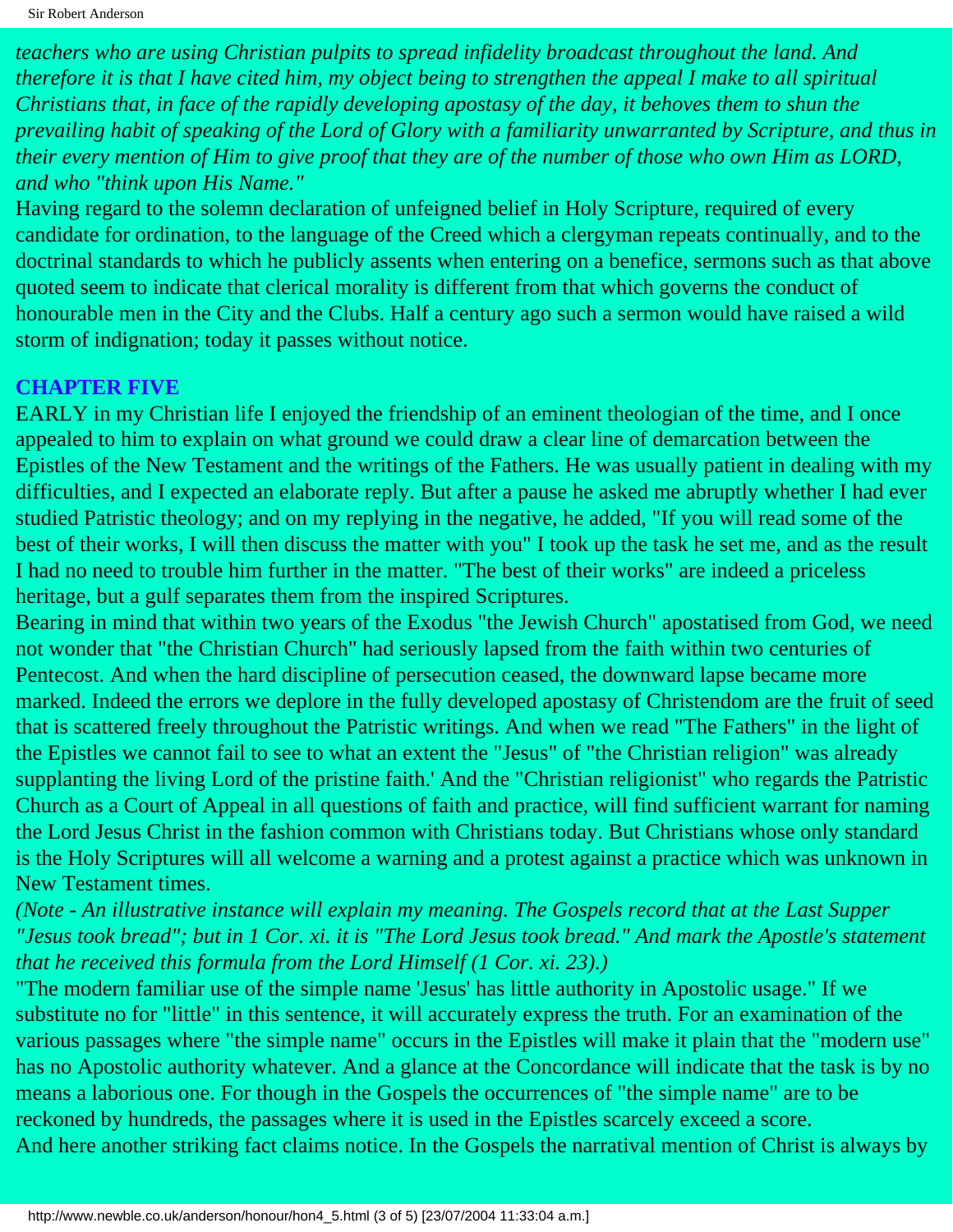the name of His humiliation, but never in the Epistles. How is this to be accounted for? If the chronological order of the New Testament writings were different, and a gap of many years separated the Epistles from the Gospels, an obvious explanation of it would suggest itself; but in view of the known facts, we must seek a solution of another kind. And if the following solution be rejected, the enigma must remain inexplicable. With all who worship the Man of Bethlehem and Nazareth as being the Son of God, it must surely seem incredible that God should not have made provision for our possessing an accurate record of the Lord's earthly mission and ministry. And the sort of guidance we attribute to what is called "Providence " would be wholly inadequate to account for the Gospels. Full proof of this would need a lengthy treatise, but even a few sentences may be sufficient here. Let us, for example, compare the First and Fourth Gospels. Their authors had shared the same teaching; and their close companionship throughout the years of the Ministry had continued after the Resurrection. How then can we account for the extraordinary differences which characterise their Gospels - differences to which the Rationalist points in proof that they are hopelessly conflicting.

Matthew opens with the Lord's pedigree as son of Abraham and son of David - the recipients of Israel's great covenants of blessing and of earthly sovereignty - and then proceeds to give particulars respecting His birth and infancy. And in keeping with this opening, the burden of the Book from first to last is the presentation of Christ as Israel's Messiah. In the strongest possible contrast with this, the Fourth Gospel opens by declaring that "In the beginning the Word was with God, and the Word was God." And instead of an account of the Saviour's birth, we read, "The Word was made flesh and dwelt among us." And the only express reference to the Lord's special mission to Israel is found in the words, "He came unto His own and His own received Him not."

It was not that the Apostle John lacked knowledge of the details given us in the first two chapters of Matthew - on the contrary, he must have had far fuller knowledge of them than any of the other Evangelists. For with him it was that after the Crucifixion the mother of our Lord found a home. From her lips he must have heard, again and again repeated, all that a mother's heart would remember of the sacred birth in Bethlehem, and the no less sacred life at Nazareth. But not a single word of it all does this Gospel give us. Yet again: though he was the only one of the Evangelists who witnessed the Transfiguration, his is the only Gospel that contains no record of it. Nor are these the only instances of a silence that is so extraordinary, but these will suffice for our present purpose. What explanation can be given of them?

"Put yourself in his place" is a challenge we may fairly offer to those who scoff at inspiration. Could any man possessed of such special knowledge on a subject of such overwhelming interest, write a treatise relating to it without the slightest mention of extremely important details peculiarly his own? An inspiration so limited that it means no more than human reason working under providential guidance, is here of no avail. Unless the Gospels are "God-breathed" in the fullest sense, they present psychological phenomena that have no parallel in all the literature of the world, whether modern or ancient. To the intelligent and thoughtful Christian the divine authorship of Scripture is as plainly manifest as is that human authorship which all men recognise. Therefore it is that each of the Four Gospels gives us a portrait of Christ so distinctively characteristic. Therefore is it that, as the beloved disciple was commissioned to write of Him as the Son of God, the Divine Spirit held him strictly to that golden path, and checked all his natural craving to tell of the Lord's human birth in Bethlehem, and of the vision of the Holy Mount, which manifested His glory as the Son of Man.

Here then is the solution of the problem. It is God Himself who has given us the records of that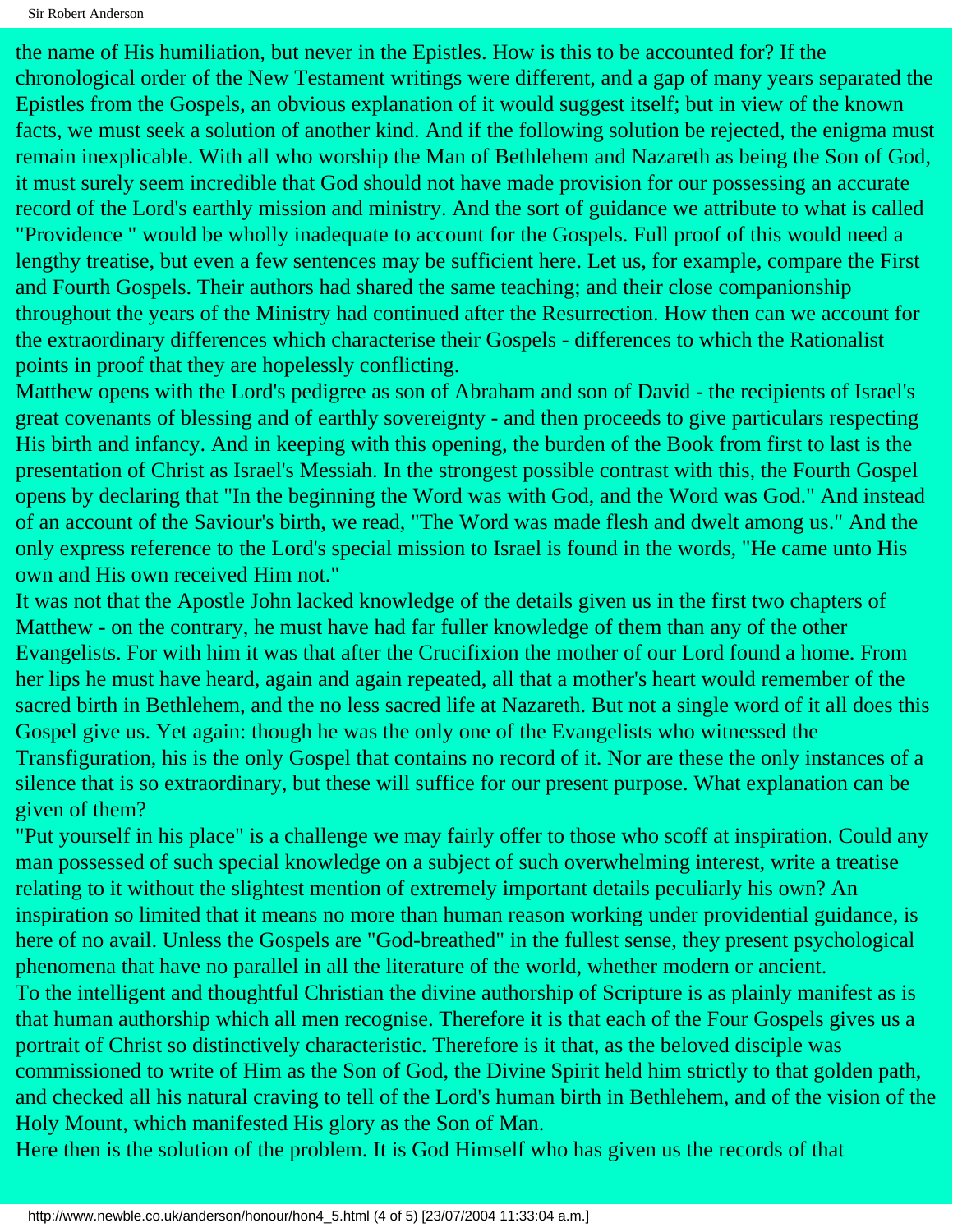Sir Robert Anderson

"Coming" which was the burden of all the Scriptures, from the Eden promise of the woman's seed down to the latest word of the last of the Hebrew prophets. And therefore it is that throughout the Gospels the Son of God is always "Jesus," for it is His Father who has given us the story of His life.

To foretell His coming, He had used the lips of prophets to utter God-breathed words, as they were moved by the Holy Ghost. And He guided the pens of Apostles and Evangelists to frame, in words as God-breathed, the records of His Advent.

But some one will exclaim, Are not the Epistles also inspired of God? Most assuredly they are. But their purpose is wholly different; and in no respect does this appear more plainly than by the way the several writers of them name the Lord. Not that the change is due to the idiosyncrasies of the human authors. Indeed it is nowhere so noticeable as in the writings of the Apostle John. For though in his Gospel "the simple name" is used narratively more than two hundred times, never once does he use it thus in his Epistles. In each of its four occurrences it is used with a doctrinal meaning, and in conjunction with a title connoting Deity. No one can fail to see that there is something here of exceptional interest, and worthy of our closest attention.

And the more we investigate it, the plainer will the proof appear, that while throughout the Gospels the Lord is habitually called "Jesus," "the simple name" is never used in the Epistles, save with some peculiar significance either of doctrine or of emphasis. The Apostle Peter never uses it even once. And in no single instance does "James the Lord's brother" ever name the Lord without some title of Deity. And in the passages already quoted from the First Epistle of John, "the simple name" is used with an obvious significance. To speak of believing that Christ is the Christ, or that the Son of God is Son of God, would be quite unmeaning. But to believe that Jesus - the Man of Nazareth, "the crucified Jew," is the Christ, the Son of God - this is a faith that overcomes the world, for it betokens a new birth by the Spirit of God.' [Chapter Six](#page-15-0)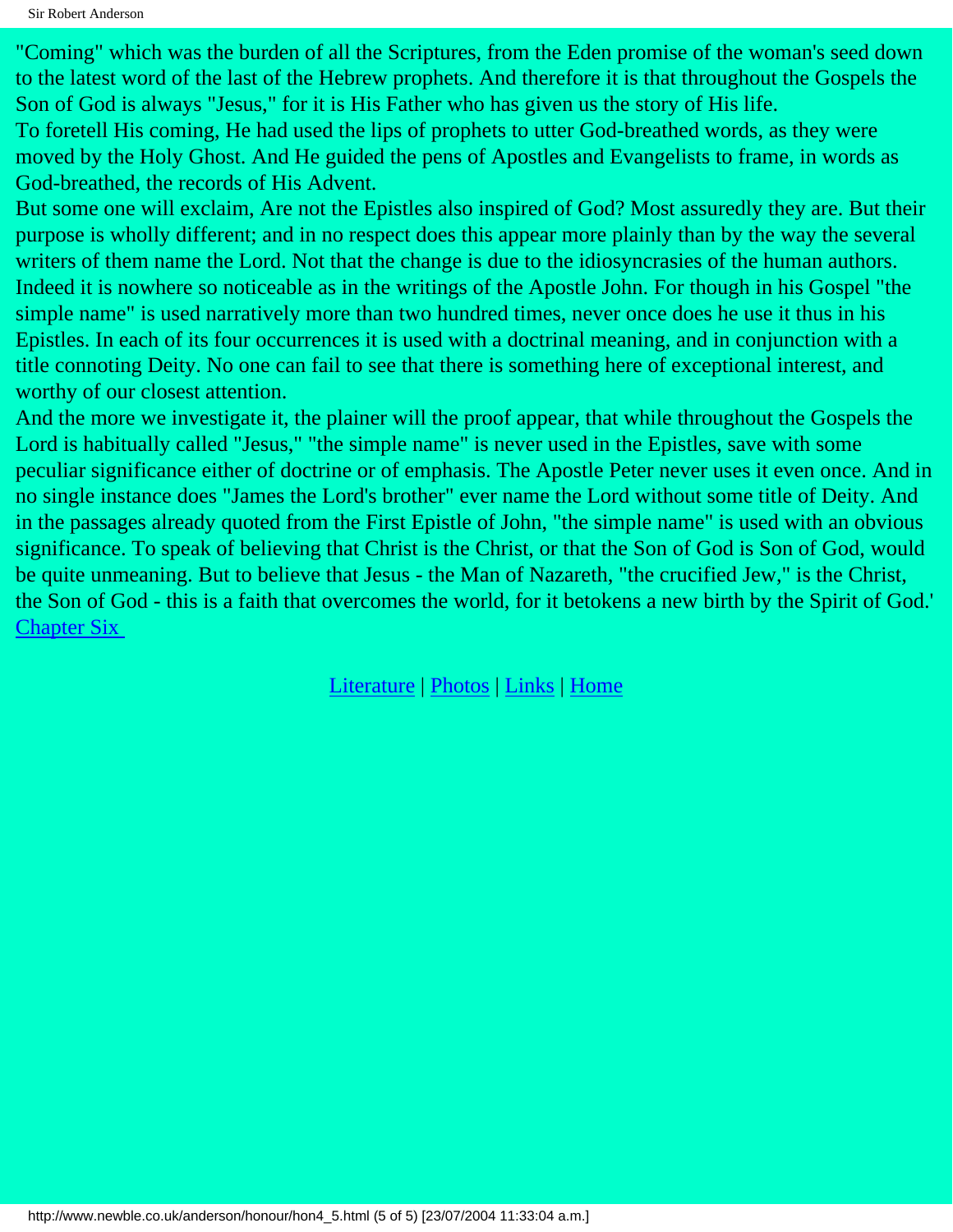

### <span id="page-15-0"></span>**THE HONOUR OF HIS NAME Chapter Six**

IN considering the use of the simple name in the Acts of the Apostles, the place and purpose of that book in the sacred Canon claims attention. And this is a matter of far-reaching importance. For no one who understands the ground-plan of the Bible can miss what Pusey calls its "hidden harmony." And knowledge of this will give complete immunity from the attacks of the sham Higher Criticism. The Bible has both an outward and a spiritual aspect. Christ is the burden of its esoteric teaching, while on its outward side it relates mainly to the covenant people. A brief preface of eleven chapters contains all that it gives us about the world's history for thousands of years before the call of Abraham; and the story of Abraham's descendants monopolises the rest of the Old Testament. For it is only in relation to Israel that Gentile Powers ever come upon the scene.

To Abraham was given the promise of earthly blessing, and to David the promise of earthly sovereignty; the Mosaic revelation being the unfolding and the complement of the Abrahamic covenant. And the New Testament opens with the birth of Christ as son of David and Son of Abraham - of Him with whom rests the fulfilment of all the Old Testament promises and covenants. The Gospels tell the story of His life and death - His Ministry, and His rejection by the favoured people. And the Acts gives the records of a dispensation during which that people, notwithstanding their apostasy and guilt, received the offer of Divine pardon on the ground of grace. We are apt to misread the book if we fail to recognise the special mission and ministry to the children of Israel, which were committed to the Apostle Paul. And because of that commission it was that he gave his testimony first to the Jews, in every place he visited, not excepting Rome, although a Christian Church had already been gathered there. And this explains why it is that the Book of Acts ends abruptly by recording the rejection of the gospel by the Jews of Rome, the last two verses containing all that is told us of his two years' ministry in the Imperial city. It explains also why not a word is added about his ministry after his release from his first imprisonment. For the book is not the early history of Christianity, but the history, divinely given, of the Pentecostal dispensation, during which Israel enjoyed a priority in the proclamation of the gospel.

And when we recognise both the purpose and the historical character of Acts, we are prepared to find that here, as in the Gospels, the Lord is named in the narrative by His personal name. And yet such occurrences are limited to seven. The first is in the opening sentence of the book. The second is in verse 14, and the third is found in the concluding words of verse 16, which clearly belong to the parenthesis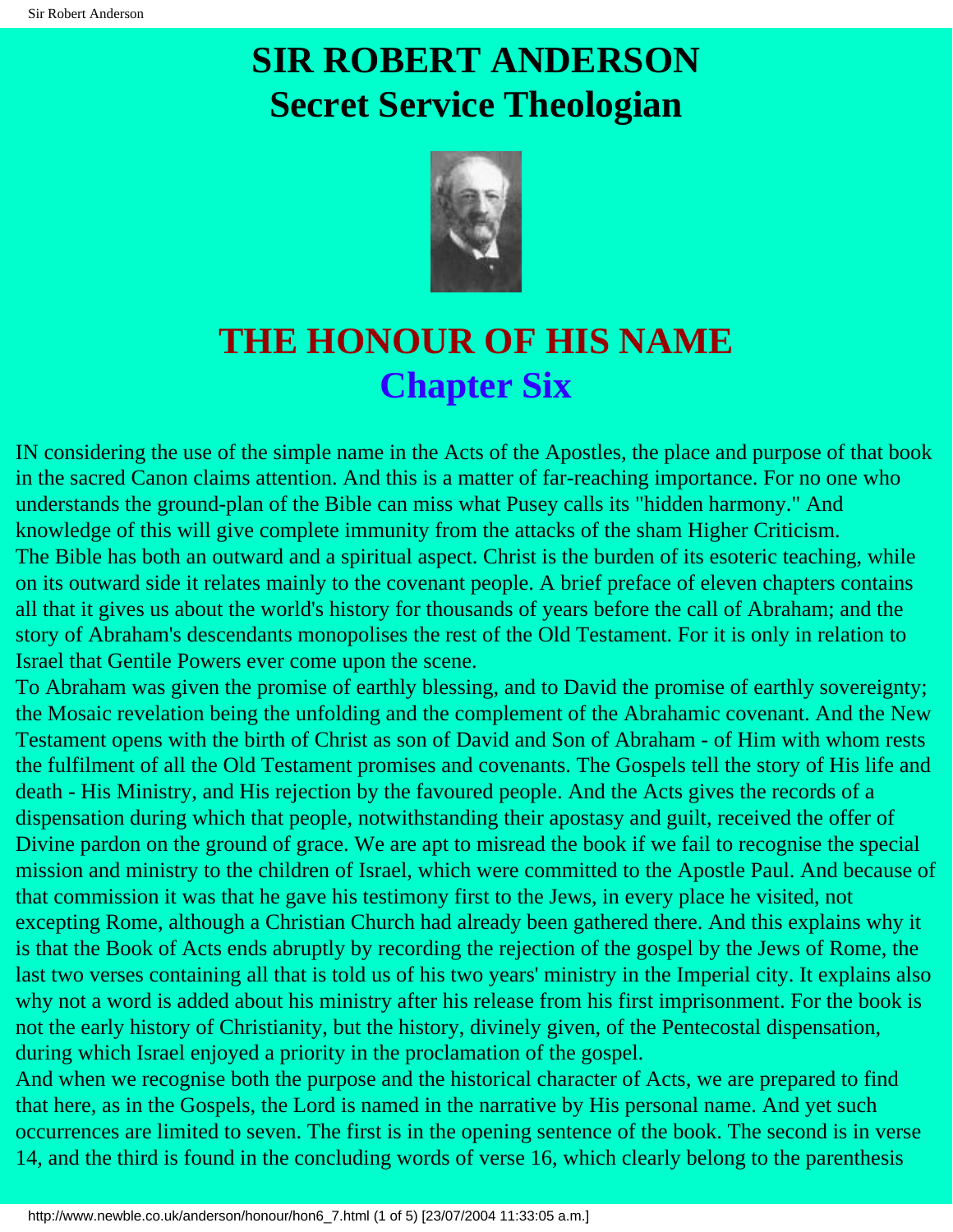that ends with the 19th verse. The supposition is grotesque, that when the Apostle Peter mentioned Judas, in addressing his brethren a few days after the Crucifixion, he needed to explain that the Judas to whom he referred was the traitor of that name!

The other passages in Acts where the Lord is narratively named as "Jesus" will be found in chapters vii. 55; viii. 35; xviii. 18; and xxviii. 23. Chapter ix. 27 should perhaps be included in the list. And if we follow the Revisers, we shall.add the 20th verse of that chapter, and also chapter xviii. 25. It is noteworthy that the Lord was thus named by the heavenly messengers who appeared to the disciples after the Ascension (i. 11). Far more noteworthy is it, that in every instance where the record contains words spoken by unbelievers, the Lord is only "Jesus."

The narrative of Stephen's martyrdom has a unique interest. "Being full of the Holy Ghost, he looked up stedfastly into heaven, and saw the glory of God, and Jesus standing on the right hand of God, and said, Behold, I see the heavens opened, and the Son of Man standing on the right hand of God." Here only is the title "Son of Man" used of the Lord by human lips. "And why here?" Dean Alford asks; and the following is the answer he gives: "Stephen, full of the Holy Ghost, and speaking not of himself at all, but entirely by the utterance of the Spirit, repeats the very words in which (the Lord) Jesus Himself, before this same Council, had foretold His glorification" (Matt. xxvi. 64). Christians are apt to treat this phrase as merely an orientalism for "man." But, as the Book of Daniel teaches us, it was a Divine title. And that the Jews so regarded it is clear; for the Lord's assumption of it when before the Council led - them all to exclaim, "Art thou then the Son of God?" (Luke xxii. 69, 70). It is never used in Scripture in connection with the Incarnation. As man He was born in Bethlehem; but as Son of Man He "descended out of heaven."

One word more: that Stephen saw "Jesus" at the right hand of God, the divine narrative records. But "Lord Jesus, receive my spirit" was his dying prayer. "0 Jesus" would presumably be the language of not a few of our hymn writers.

#### **Chapter Seven**

**In considering** the use of "the simple name" in the passages in Acts where the Apostles Peter and Paul are reported to have used it, admits of the same explanation as its use in the Epistle to the Hebrews. Their purpose was to emphasise the Lord's humiliation and rejection. Very clearly does this appear in chapter xiii. 33 - the only occasion when the Lord was thus named by the Apostle Paul. The intelligent reader can see that if, in addressing Jews, he had used any other name or title, his words would have lost all their special force. And this is equally clear in Peter's use of it, as recorded in chapter ii. 32, 36, and v. 30. Following the R.V. reading, we exclude four texts which in the A.V. seem to fall within the same category, namely, chapters iii. 13, 26; and iv. 27, 30. For the holy Servant of Jehovah is one of the Lord's Old Testament titles, connoting Deity. And it is a striking fact that this aspect of the ministry of Christ characterises the Gospel of Mark, with which the Apostle Peter is believed to have been in a special way associated.

Though the use of the name by the Lord Himself has no bearing on the subject here in view, we must not pass it by unnoticed. The name of "Jesus the Crucified" it was that fired the hate of Paul the persecutor, and that was the name he heard from the blinding glory of the heavenly vision by which he was arrested on his evil mission to Damascus: "I am Jesus whom thou persecutest." And from that hour the truth was burned into his soul that they had "crucified the Lord of Glory!

IN the thirteen Epistles which are acknowledged to be the writings of the Apostle of the Gentiles, there are but eight passages in which "the simple name" occurs; and eight times he uses it in the Epistle to the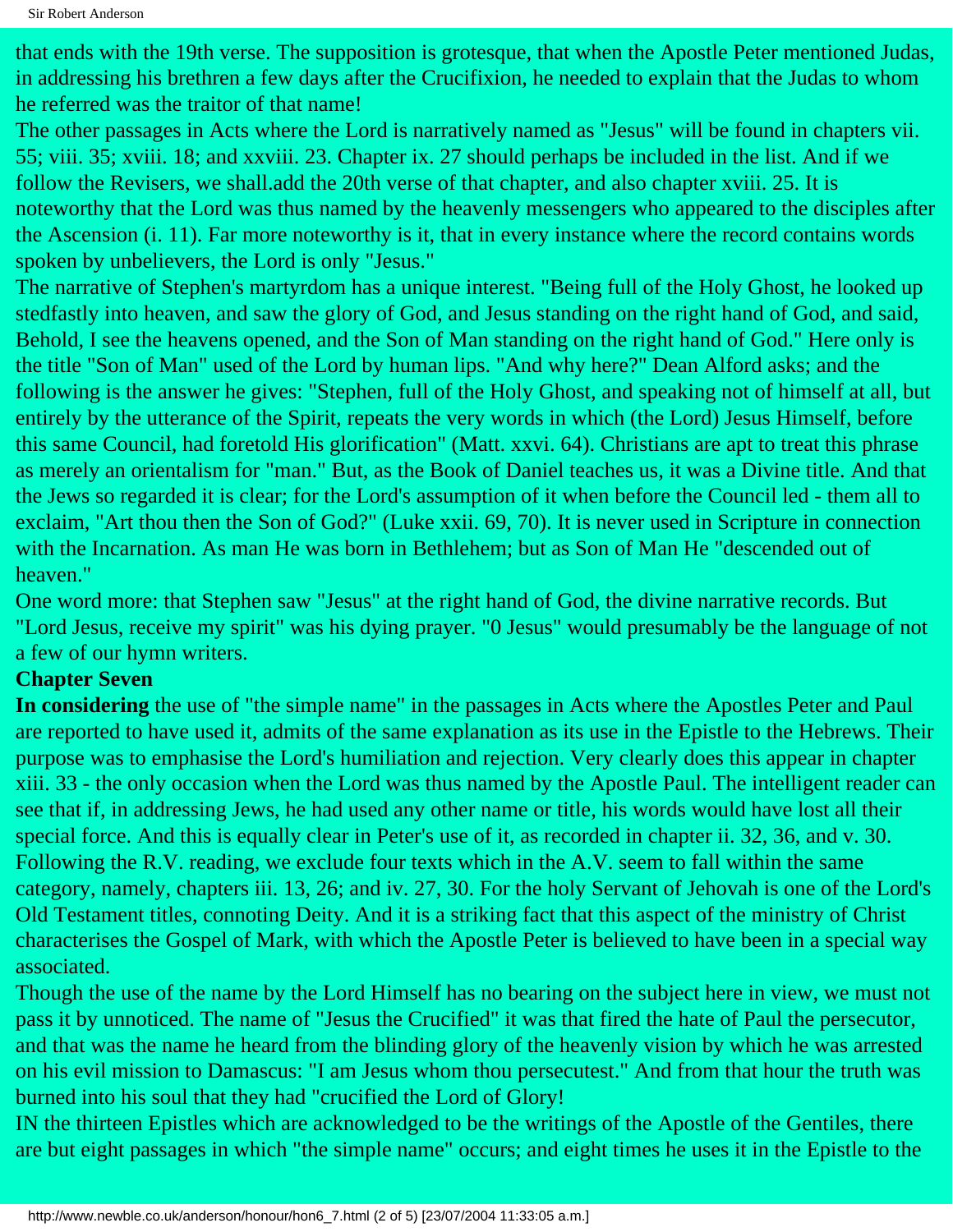Hebrews. This branch of our inquiry is of exceptional interest, for the Apostle Paul's use of the name is pregnant with doctrinal teaching. Hebrews is written in the language of Old Testament typology; and to appreciate the significance of "the simple name" in that Epistle we need to understand this. But to introduce a treatise on that great subject here would be impracticable ' and the following sentence from the passage already quoted from Ellicott's Commentary must suffice: "In the Epistle to the Hebrews, where, in accordance with one main purpose of the Epistle, this usage is least rare (see chaps. ii. 9; vi. 20; vii. 22; xii. 2, 24; xiii. 12), it will be found that in all cases either special stress is laid on the lowly and suffering humanity of the Lord, or the historic facts of His Ministry on earth are referred to." What has been already said of the use of the name in the First Epistle of John1 applies equally to such passages as Romans iii. 26. And in chapter viii. 11, the only other passage in Romans where "the simple name" occurs, its significance is equally plain. "If the Spirit of Him who raised up Jesus from the dead dwell in you, He that raised up (the) Christ from the dead shall also quicken your mortal bodies." To quote Ellicott's Commentary again, "the 'raising up of Jesus is the historical resurrection of Jesus of Nazareth: the 'raising up of the Christ' points to the mysterious effect of that resurrection on those for whom He is the Mediator."

A similar explanation suggests itself in regard to the use of the name in the fourth chapter of 2 Corinthians. The intelligent reader will not fail to mark the emphatic contrast between "Jesus" and "the Lord Jesus" in the passage. "The life of Jesus" would mean the life which the Lord lived on earth, whereas the vital principle which He shares with His people would, in Scriptural language, be "the life of Christ."

The Revisers' reading of Galatians vi. 17 exemplifies the interest and importance of the present inquiry. Their devotion to the three oldest MSS. - the layman's usual blunder of giving undue weight to "direct" evidence - has led them to destroy the meaning of the text. "The stigmata of Jesus" would mean that (as in the case of the fabled miracle of St. Francis of Assisi) the Apostle's body was marked by wound-prints identical with those which the Lord bore after His crucifixion. Is it credible that the Apostle could have made such a statement? The meaning of the words he actually used is not doubtful. It was a practice with slave-owners to brand their slaves, and the scars of his wounds received in his ministry for Christ were to him "the stigmata of the Lord Jesus "-the brandmarks by which his divine Master claimed him as His devoted slave. In the Apostle Paul's six later Epistles, written during his Roman imprisonments, the name occurs but twice; and apart altogether from our present purpose the passages are full of interest. I refer to Ephesians iv. 21 and Philippians ii. 10.

To the Ephesians he wrote, "Ye did not so learn Christ; if so be that ye heard Him and were taught in Him, even as truth is in Jesus." "The truth as it is in Jesus" is a popular but unscriptural synonym for "Evangelical truth." In Scriptural language that would be called "the truth of Christ." But the exhortation here relates not to doctrine but to practice. It is that the Christian life should be the reflex of the truth as manifested by the life of our divine Lord in the days of His humiliation. Hence the words "as truth is in Jesus." Some would tell us that in Phiippians ii. 10, "Jesus" is the name of the Lord's exaltation. And in proof of this they appeal to the Angel's words in announcing it as the divinely chosen name of His humiliation. But this is quite untenable, and it destroys not only the force, but the meaning, of the passage. "Jesus" was His birth name; for even in His humilation He was the Saviour. But here we have the name which was given to Him in His glory, and because of His death upon the Cross. And it is not in relation to His work as the Saviour of sinners that the Cross is mentioned here; but, incidentally as the crowning display of the world's contemptuous rejection of Him, and chiefly and emphatically as the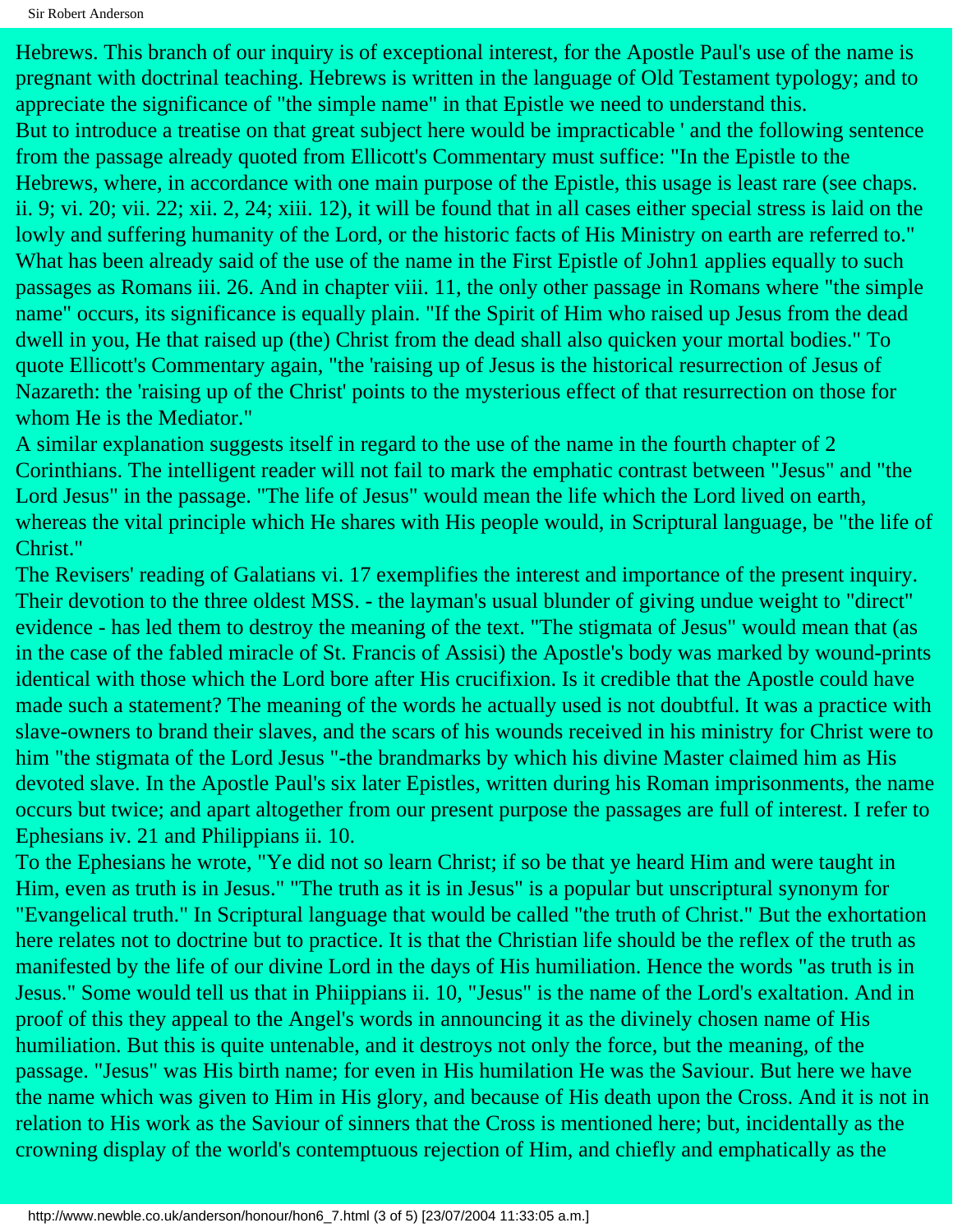climax of His humiliation. And it is because of His self-surrender, His self-abasement, if we may venture to use the word, that God has highly exalted Him and given Him "the name that is above every name." And what can that name be but "the awful name" Jehovah.' But it is in the name of Jesus that every knee shall bow. It is a matter of course that all shall fall prostrate in the presence of that glory before which even the beloved disciple fell as dead. But, as this passage tells us, their homage shall be rendered with the realisation that the God whom they are worshipping is the "Jesus" whose deity the unbeliever now denies, or acknowledges only with feigned words in the recital of a creed. It is not, as the Christianised rationalists profanely teach, that He has supplanted Israel's "cruel Jehovah," but that He is the manifestation of the God of the Old Testament. And being "the effulgence of His glory and the express image of His substance," He is the only God the world shall ever know.

And every tongue shall then confess that He is Lord, a confession by which the disciple declared himself in the days of His humiliation, and which ought to characterise the Christian in this time of His absence. Hence we read in the tenth chapter of Romans that, in contrast with "the righteousness of the law," which consisted in doing, "the righteousness which is of faith speaketh on this wise. . . . that if thou shalt confess with thy mouth Jesus as Lord, and shalt believe in thine heart that God raised Him from the dead, thou shalt be saved."

And this again reminds us of yet another striking passage of similar import. In 1 Corinthians xii. 3 the Apostle "gives us to understand "-how few there are who do understand it !-" that no one can say 'Lord Jesus' save by the Holy Spirit." Any one, of course, can pronounce the words-a parrot could be taught to do so-but do we ever hear them from the lips of the unconverted? With them He is "Jesus" or "the Saviour" or "Jesus Christ" (for that is too often used as merely "a double name") but never "the Lord Jesus," or "the Lord Jesus Christ."

The fourth chapter of 1 Thessalonians claims special notice in this connection. "Words are the index of thoughts," Dean Alford writes, "and where an unusual construction is found, it points to some special reason in the mind of the writer for using it." But in the closing verses of this chapter our translators give us what they suppose the Apostle meant, and not what he actually wrote. And thus they make the words of verse 14, translated "those which sleep in Jesus," to be merely a poetical equivalent for "the dead in Christ" of the 16th verse. The phrase "sleeping in Jesus" is so enshrined in Christian thought that to call it unscriptural seems almost to savour of sacrilege. And yet it robs us of the deep and important teaching of this wonderful passage. A strictly accurate rendering of the Apostle's words would be, "those who have been put to sleep by (or through) Jesus will God bring with Him." And the explanation of this seemingly strange statement is to be found in the circumstances which led the Apostle to write this letter. Who are these sleeping ones? And what was it that caused their death? In the answer to these questions will be found the explanation of the passage; and that answer may be gleaned from the middle chapters of the Epistle.

We learn from Acts xvii. that very shortly after the Apostle reached Berea from Thessalonica, the persecuting Jews drove him out, and he fled to Athens. His stay in Athens was still more brief than in Berea; and yet before leaving for Corinth he received tidings which raised fears lest his labour in Thessalonica had been in vain (ch. iii. 5). Thereupon be commissioned Timothy to return at once to Thessalonica, and Timothy's report, which reached him in Corinth, led him to write the present Epistle. That in the few months since the Apostle had been with them, there should have been a number of deaths in such a small community as the Thessalonian converts, would have been strange; but it is incredible that any deaths from natural causes should have shaken the faith of Christians of the type described in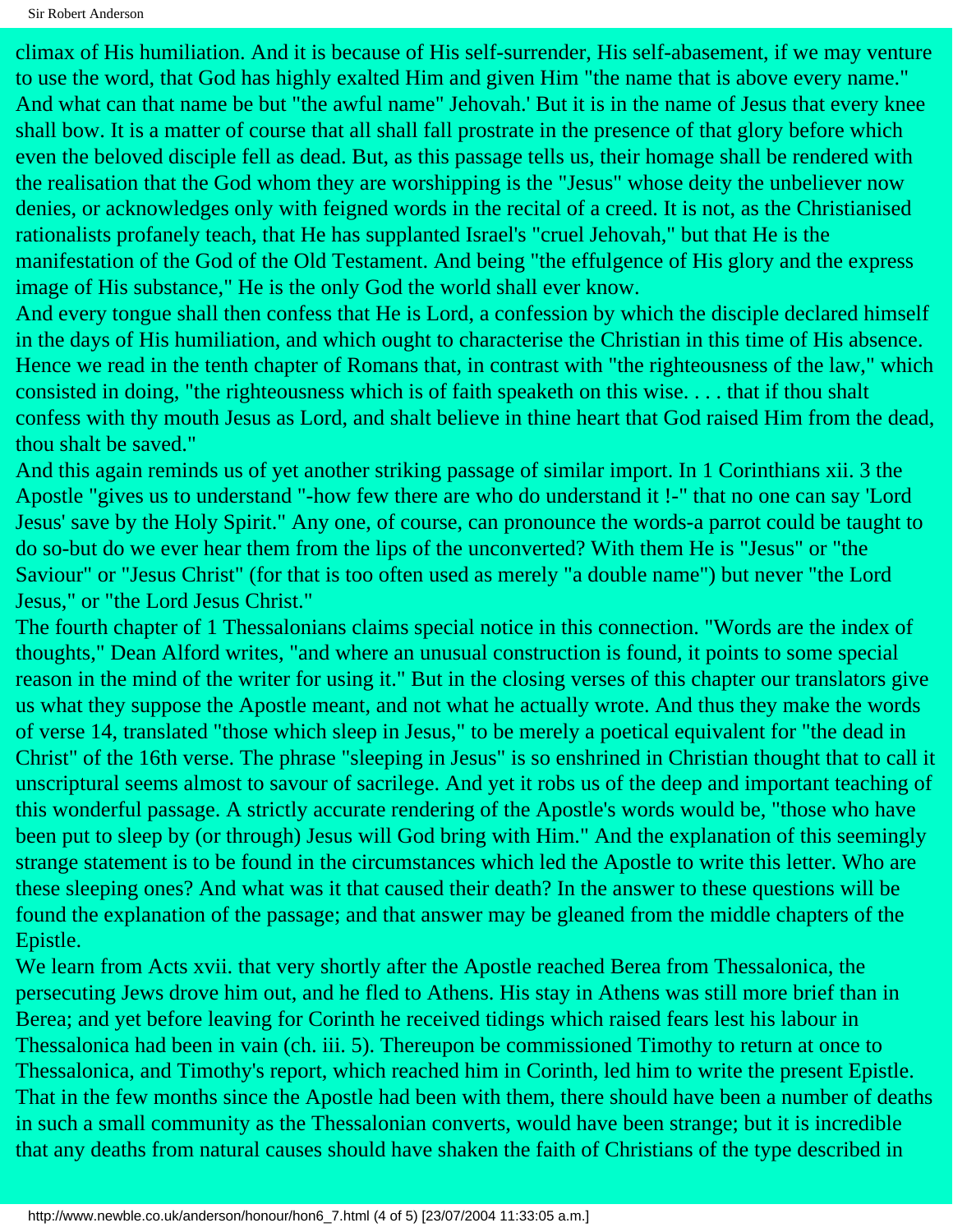chapter i. It is clear that what tried their faith was not the fact of these deaths, but the manner of them, and the circumstances in which they occurred.

And the Epistle plainly indicates that they were the result of a storm of persecution that had burst upon them. In a word, some of their leaders had been martyred. But had they not been told that the Lord had "all power in heaven and on earth," and would never forsake His people? How was it then that they were left a prey to their enemies? Either the teaching was erroneous, or else their lost ones had fallen under divine displeasure. And so they were sorrowing "even as others that have no hope." Accordingly they are reminded that the Lord Jesus had Himself been killed by their common enemy (ch. ii. 15), and that the Apostle, when with them, had warned them to expect tribulations such as they were then suffering (ch. iii. 4). And finally he gives them a definite message of hope, received directly from the Lord for their comfort. This, he declares, "we are saying to you in the word of the Lord." It is one of those specially definite revelations (like 1 Cor. xi. 23 and xv. 3) which the Apostle received in some peculiarly distinctive manner.

"The dead in Christ" of the 16th verse are the holy dead in general; but "the sleeping ones" of verses 13 and 14 are the particular individuals whose death they were mourning. And as it was for His name's sake that they had suffered, the Lord speaks of them as having been put to sleep by Himself. It is as though He said, "True, I was the cause of their death, but yet I have not failed them. Was not I Myself put to death? And as surely as I died and rose again they too shall rise, and God will bring them with Me at My Coming." And the infinite tenderness and grace of this are intensified by the fact that the message of comfort and hope is given in the name of His humiliation - the name under which He Himself was crucified and slain! It is His first recorded message to His suffering saints on earth, after His Ascension. And in that same name He gave His final message - we have it on the closing page of Holy Scripture:-" I JESUS am the bright and morning star. . . . Surely I am coming quickly." And let us make the response which the Divine Spirit puts into our lips, "Even so, come, Lord Jesus." He addresses His people in the name of His humiliation, but He expects them to respond by according Him the name of His glory. [Chapter Eight](#page-20-0)

[Literature](http://newble.co.uk/anderson/literature.html) | [http://newble.co.uk/anderson/Photos](http://www.newble.co.uk/anderson/honour/photos.html) | [Links](http://newble.co.uk/anderson/links.html) | [Home](http://newble.co.uk/anderson/index.html)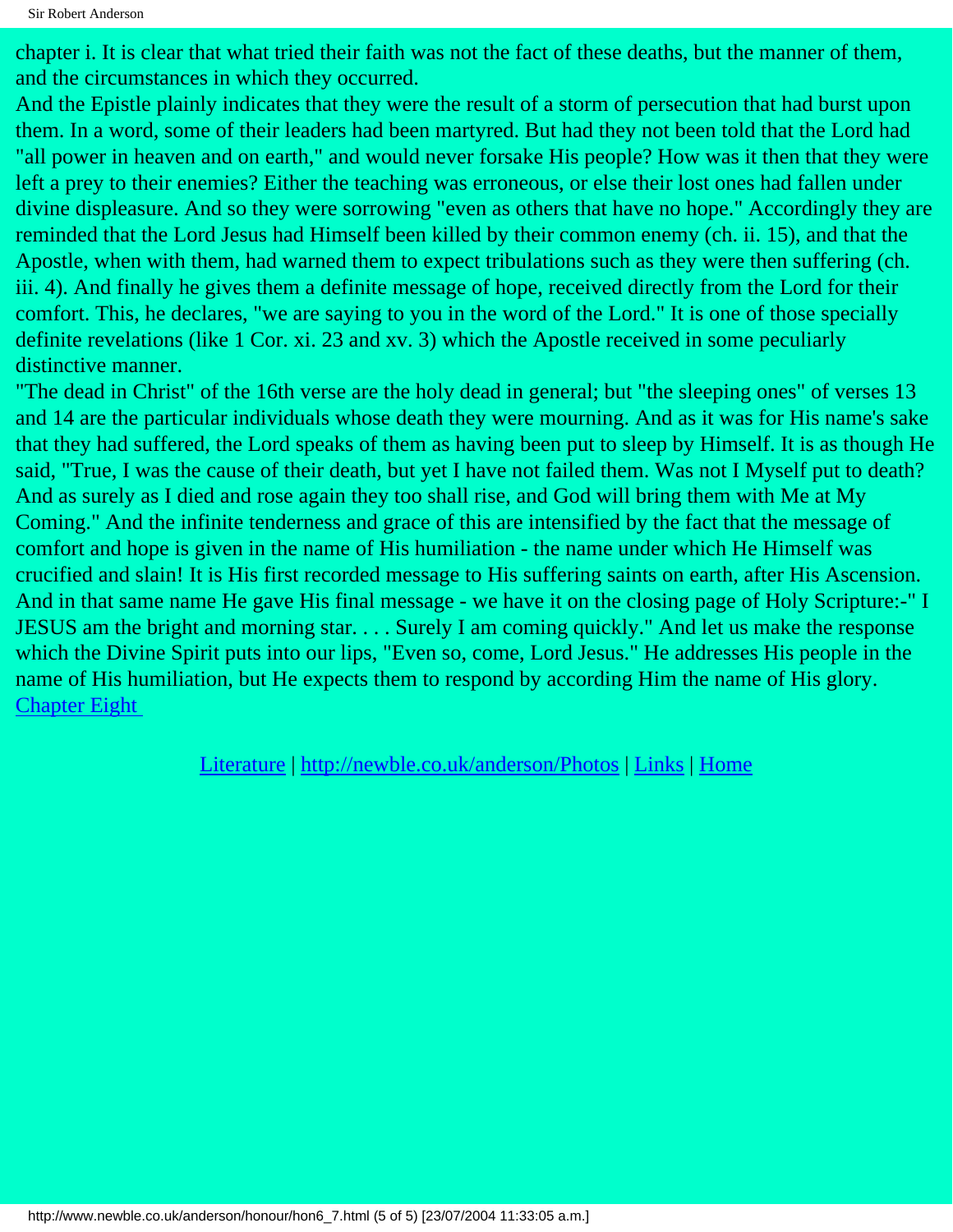

### <span id="page-20-0"></span>**THE HONOUR OF HIS NAME Chapter Eight**

CHAPTER VIII To complete this brief review of Scripture passages, it remains to notice the closing book of the sacred Canon. The Gospels are linked so closely with the Hebrew Scriptures and the people of the Covenant, that if the Book of Acts had been lost, the transi-tion to Epistles to Gentile communities would have seemed a strange enigma. And if the Book of Revelation had disappeared, that enigma would have been insoluble. Indeed a mutilated Bible such as that would have supplied some justification for the infidel's profane sneer, that God has been thwarted in His attempts to realise His declared purposes for earth, and so He now intends to trans-plant His people to heaven, and to wind up the affairs of earth by a bonfire!

But the Revelation is the great stock-taking book of all the outstanding promises of God; and in its pages all the dropped threads of history and type and prophecy and promise, that lie scattered through-out the earlier Scriptures, are gathered up and traced to their appointed consummation. And having regard to the nature and solemnity of the book, the appearance of the "simple name" in every chapter of it would afford no excuse for the familiar use of that name so habitual to-day. As a matter of fact, however, its occurrences are few, being limited to its use by the Lord Himself, and to certain passages where it is employed in the following phrases

"The kingdom and patience of Jesus" (ch. i. 9, R.V.).

"The testimony of Jesus" (chaps. i. 9, RX.; xii.  $1\sim$  xix. 10; and xx. 4.

"The faith of Jesus" (ch. xiv. 12).

"The martyrs of Jesus" (ch. xvii. 6).

No Christian will attribute these striking phrases to the caprice of the Apostolic writer, albeit they are found nowhere else in Scripture. The character and purpose of the Apocalypse will perhaps supply a clew to their significance.

That the present "Christian dispensation" is the climax and fulfilment of all divine purposes of blessing to earth, is a heresy by which the Latin Fathers prepared the way for the Romish apostasy that calls itself the "Holy Catholic Church." This heresy has so permeated the theology of Christendom that in the editorially added headlines to the latter portion of Isaiah, in our English Bible, all the j udg-inents and woes are assigned to the ~Jews, and the visions of earthly blessing are treated as rhapsodies about the spiritual triumphs of "the Church."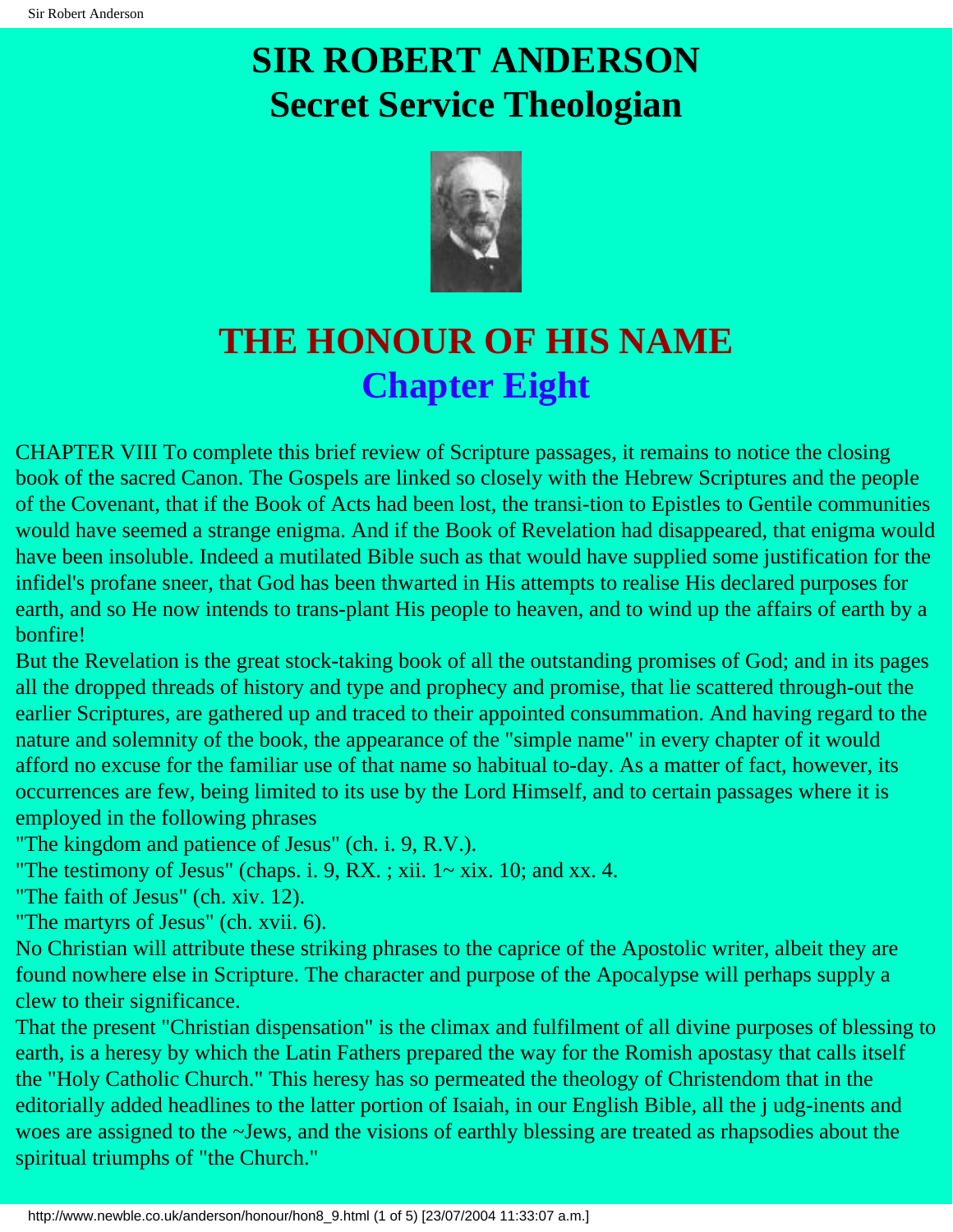So far from the present dispensation being the fulfilment of the prophecies of earthly blessing, it marks in the most definite way the postponement of their fulfilment. God's revealed purposes for earth are connected with His earthly people, and their realisation awaits the close of "the times of the Gentiles," during which earthly power, transferred from Jerusalem to Babylon twenty-five centuries ago, remains in Gentile hands. Not until "the times of the Gentiles" have run their course will the Kingdom be established upon earth. The Pente-costal dispensation would have led up to that great event. But owing to Israel's obdurate apostasy, that dispensation was interrupted. The murder of Stephen was the answer given by their accredited leaders-the ecclesiastical Jewish government-to the inspired Apostle's proclamation of a divine amnesty.1 Stephen was the messenger sent after the king to say, "We will not have this man to reign over us." Then the Apostle of the Gentiles received his commission, and through him were revealed the great "mystery" truths of the present dispensation. Truths, that is, which till then had remained secret; for nothing of them was disclosed in the Old Testament Scriptures. They are the "mystery" of the reign of Grace, which is obviously incompatible with divine government in righteousness openly declared; the" mystery" of the Church, the body of Christ- a heavenly relationship with a heavenly glory; and the "mystery" of that special phase of the Lord's "Coming" which will bring the present dispensation to a close.

And at its close the interrupted Pentecostal dis-pensation will be resumed. Its initial stage will include the fulfilment of Joel's prophecy to which the Apostle referred in Acts ii. 16 ff $\sim$ , and its course will be marked by persecutions more terrible than the people of God on earth have ever known.

The sacred Canon is closed, and lloiy Scripture is the Word of God for His people upon earth to the end of time. It contains teaching, as we know, that has proved definitely applicable to the varying circumstances of the children of faith in ages past, and it has special messages for us to-day. Is it credible then that it has no messages of warning and comfort for the awful days that are yet to come? And where shall we look for such messages if not here? The visions of the Revelation, though limited to no one age, will have a special voice for the people of God in the coming days of unpre-cedented trial-days of suffering and peril, when, as the Lord Himself declared, there shall be "great tribulation, such as was not since the beginning of the world, no, nor ever shall be." And with divine tenderness and grace "the elect" of those awful days are linked with the Lord Himself by the name of His humiliation-a name so redolent of memories of His suffering and sorrow. They are called "the martyrs of Jesus"

-His own in a peculiar sense. And they have "the faith of Jesus "-the faith that sustained Him on all the path that ended with the Cross. And theirs is "the testimony of Jesus "-of Him who gave His testimony before Pontius Pilate, when by a few qualifying words He might have won His freedom, and enlisted the power of Imperial Rome to protect Him from His enemies. And in keeping with all this, it is not as the Apostle of the Lord that the Seer writes, but as "your brother and partaker with you in the tribulation and kingdom and patience (which are) in Jesus."'

Rev. 1. 9. By the words "which are in Jesus" the Revisers try to give the force of the untranslatable Greek preposition. (The marginal note, "Gr. in," so frequent in the R.V., is most mis-leading: witness the fact that in Grimm's Lexicon the statement of its many meanings and uses fills between seven and eight columns.) Here, as in kindred passages, the en is "characteristic." The Lord is here presented, not in His glory, but as still suffering, because His people are suffering; and with patience waiting, even as they are waiting. Surely it is legitimate to trace a connection between the words of 1 Tim. vi. 13 and "the testimony of Jesus" in these passages. The verb used in Timothy is martu'reo, and here the noun is marturia. And surely both clauses of the sentence "the commandments of God and the testimony of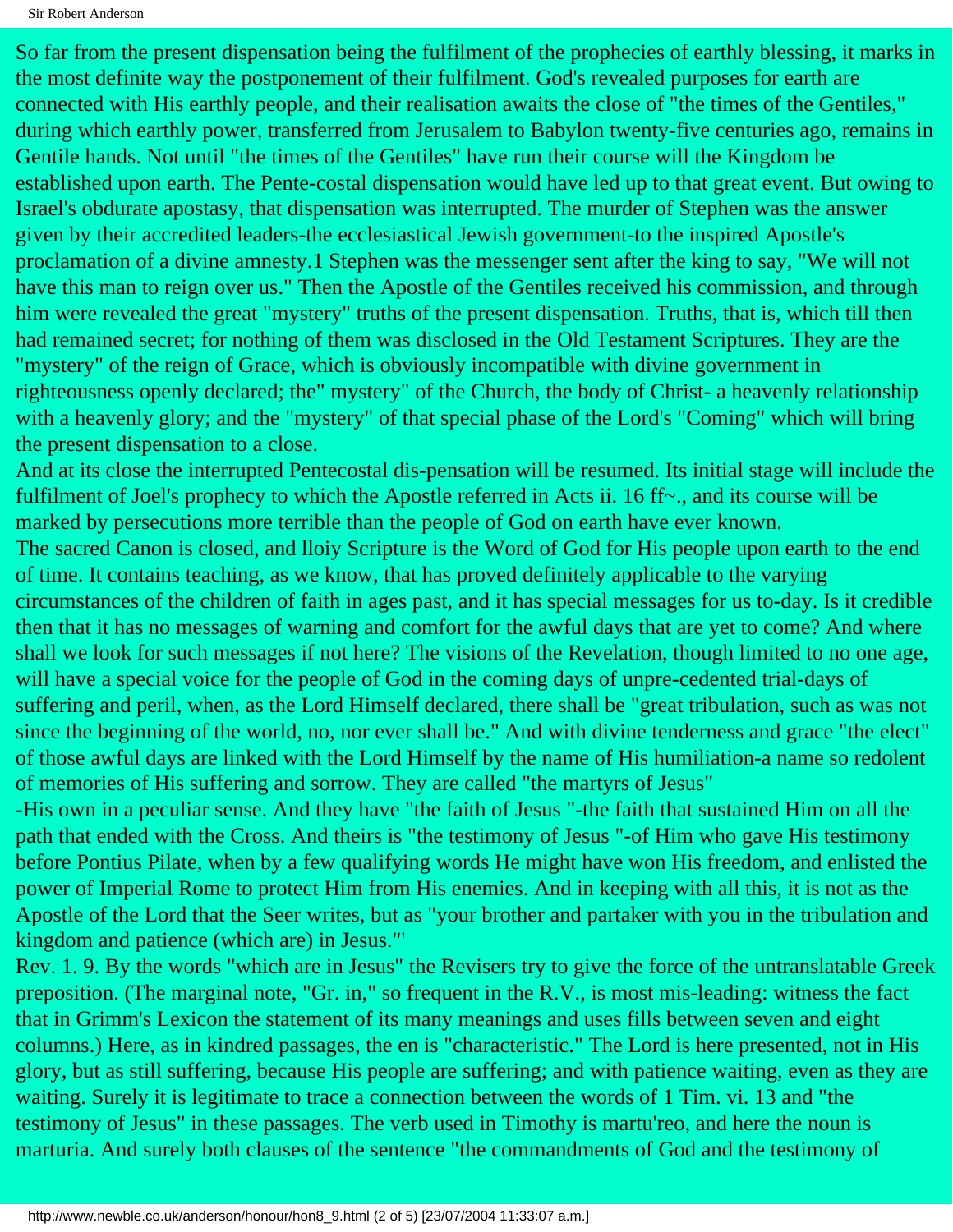Jesus" (ch. xii. 17) must be read in the same way-" God's commandments and Jesus' testimony." And so also "the commandments of God and the faith of Jesus" (ch. xiv. 12), "God's commandments and Jesus' faith."

#### Chapter Nine

No one who, with open mind, has followed this in-quiry respecting the use of the Lord's personal name in the New Testament, can resist the conclusion to which it leads. "The modern familiar use of the simple name 'Jesus' has NO authority in Apostolic usage." Some Christians who recognise that the common practice is unscriptural and wrong, adopt what may be described as the compromise of always adding "Christ" to 'the simple name." Their motive is most praiseworthy, but we do well t. consider not merely what depth of meaning "Jesus Christ" may have with those who use it thus, but what it means to the vast majority of people who hear or read their words. The infidel uses it as freely as the Christian. And even with ordinary Christians, hallowed though it be, and redolent of holy memories, it is re-garded (like "Jesus") as merely a personal name; and it points, not upward to the Lord of Glory on the eternal throne, but back to "the historic Jesus." 1 Some theologians indeed would have us believe that, even in the New Testament, "Christ" is some-times used merely as a proper name-a figment which indicates how entirely Gentile exegesis may be out of harmony with Jewish thought; for with the devout Jew, as with the Hebrew Christian, it was a divine title of great solemnity. We shall better realise its purport in Scripture if for "Christ" we read "Messiah," and for "Jesus Christ," "Jesus the Messiah." But it meant nothing in~Gentile ears, and Gentile converts needed to be taught its sacred significance. The majority of Christians who offend in this matter may plead that their error is due to evil training or thoughtlessness; but when once atten-tion is directed to the subject they would do well to be guided by primitive practice and the teach-ing of Scripture. The researches of Dr. Adolf Deissmann have established that in the Apostolic age, speaking of Christ as "the Lord" was a full and definite acknowledgment of His Deity. "In the time of St. Paul," he tells us, "'Lord' was throughout the whole Eastern world a universally understood religious conception. The Apostle's con-fession of his Master as 'our Lord Jesus Christ' . . was at once intelligible in all the fulness of its mean-ing to every one in the Greek Orient." And under the persecuting Emperors, as the same writer tells us again, this confession "led to Christian martyrdoms." If speaking of Christ as "the Lord" were fraught with similar perils today, Christians could scarcely be more careful to avoid the practice than now they seem to be! And Dr. Deissmann's researches may enable us better to understand the narrative of The Acts. "That God hath made this same Jesus whom ye crucified both Lord and Christ" was the Apostle Peter's proclamation at Pentecost. "Both Lord and Christ"; but whereas the special testimony to the Jew was that He was the Christ, to the Gentile the emphasis rested on the truth that He was Lord. Accordingly we read that in Jerusalem the Apostles "preached Jesus as the Christ" (Acts v. 42, R.V.). But when, after the disciples were driven out by the Stephen persecution, they came into contact with Gentiles, "they preached the Lord Jesus" (Acts xi. 20). And to the Corinthians the Apostle Paul declared with emphasis, "We preach Christ Jesus as Lord" (2 Cor. iv. 5, R.V.). 1 The writings of the Apostle Peter exemplify how this consideration influenced him in naming the Lord. In his First Epistle, addressed expressly to Hebrew Christians-" the elect who are sojourners of the Dispersion," the Lord is eight times named as "Jesus Christ"; whereas in his Second Epistle, addressed to Gentile believers-" to them who have obtained like precious faith with us" (i.e. with us Hebrews)-that name is never used once, save in the Apostolic formula of the opening words. And in that same sentence the Lord is designated "Our God and Saviour Jesus Christ," and again, "Jesus our Lord." Three times we find "our Lord Jesus Christ," and three times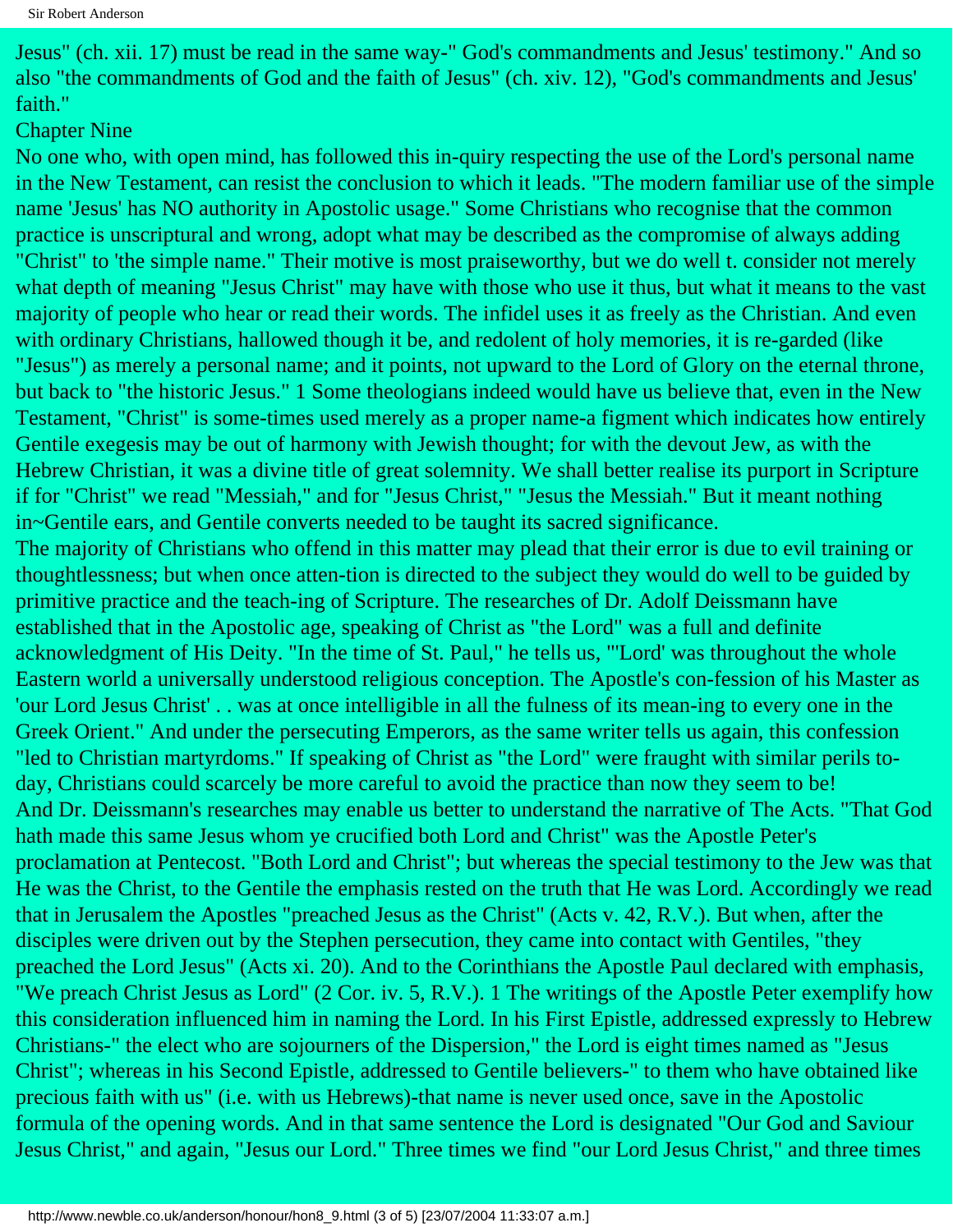"our Lord and Saviour Jesus Christ."

In studying the Epistles in this connection we need to take account of the Revised Text; for in very many occurrences of "Jesus Christ" in our A.V. the reading of the R.V. is "Christ Jesus." And in not a few passages where the Revisers have retained "Jesus Christ," MS. authority is conflicting. Dean Alford's version, for example, reads "Christ" in 2 Cor. iv. 6, and "Christ Jesus" in Phil. i. 6, and so elsewhere. In fact the right reading is doubtful in nearly half the passages where "Jesus Christ" occurs in our Authorised Version. The distinction has a doctrinal significance. For "Jesus Christ" speaks to us of the Lord as a person, whereas "Christ Jesus" is what some writers term "the official Christ "-the Christ in His relationships with His people.' Compare, for example, "the man Jesus Christ" in Romans v. 15, with "baptized into Christ Jesus,"  $2 \sim$  ch. vi. 3. So again in  $2$  Cor. xiii. 5, if the text adopted in both our versions be accepted,3 it must be rendered "that Jesus Christ is among you," just as in 1 Cor. xiv. 25 the Apostle speaks of God being among them. Scripture does not speak of a Christian being in Jesus Christ4 nor of Jesus Christ being in a Christian, whereas "in Christ," or "in Christ Jesus," represents truth which is as clear as it is precious.

Many Bible students might find results which would surprise them in studying the use of the name "Jesus Christ" in the New Testament. For instance, in all the Four Gospels it occurs only five times,8 including its use by the Lord Himself in John xvii. 3. And it is used but seven, times in Acts, and never once in the incidental or the narra tival fashion so common with us to-day. As regards the Epistles, on account of the element of different readings, above noticed, a complete analysis of the passages where it is used' would involve too serious a digression. Suffice it then to say, first, that in the Apostolic writings, the use of one or another of the Lord's names or titles has always some definite significance, and it is not, as with us, due merely to euphony or caprice. And secondly, all who believe in the divine inspiration of Holy Scripture must recognise that even the most formal and solemn of mere human utterances are upon a different and lower plane. And therefore in a matter such as this it behoves us, not to copy the language of the Word of God, but to be governed by its precepts, and by the example of those whose ways and words were con-trolled by the Lord's personal presence and teaching.

"What would Jesus do ~"is the deplorably irreve-rent formula by which some people would have us settle every question. Some years ago, if the news-papers may be trusted, the servants in the house of a certain English peer, where Socialism had found a lodgment, were encouraged to speak of their noble master by his Christian name. But surely, even in the degradation of such a home, the language of the servants' hail would not be, "What would George do?" but "What would he have us to do?" And in this matter we have not merely the example of the early saints: we have words of definite guidance from the Lord Himself. "Ye call Me Master and Lord, and ye do well," has been already quoted; and surely this ought to be enough for all who either love or fear Him. But we need to be reminded also of His words recorded in John v. 22, 23-most explicit and solemn words, bearing directly on the question here before us. They are usually read as though they meant no more than that we should honour not only the Father but the Son also. But language could not be more definite and clear. The divine prerogative of judgment has been delegated to Him in order that He, the Son, may receive the same honour that is rendered to the Father.' His words can have no other meaning. And every one of us must settle it with his conscience, in view of the judgment-seat of Christ, whether this is compatible with the manner in which He is commonly named to-day, not only in ordinary conversation, but in Christian pulpits and Christian literature.

The fact so definitely noticed in preceding pages, that throughout the Epistles the Lord is named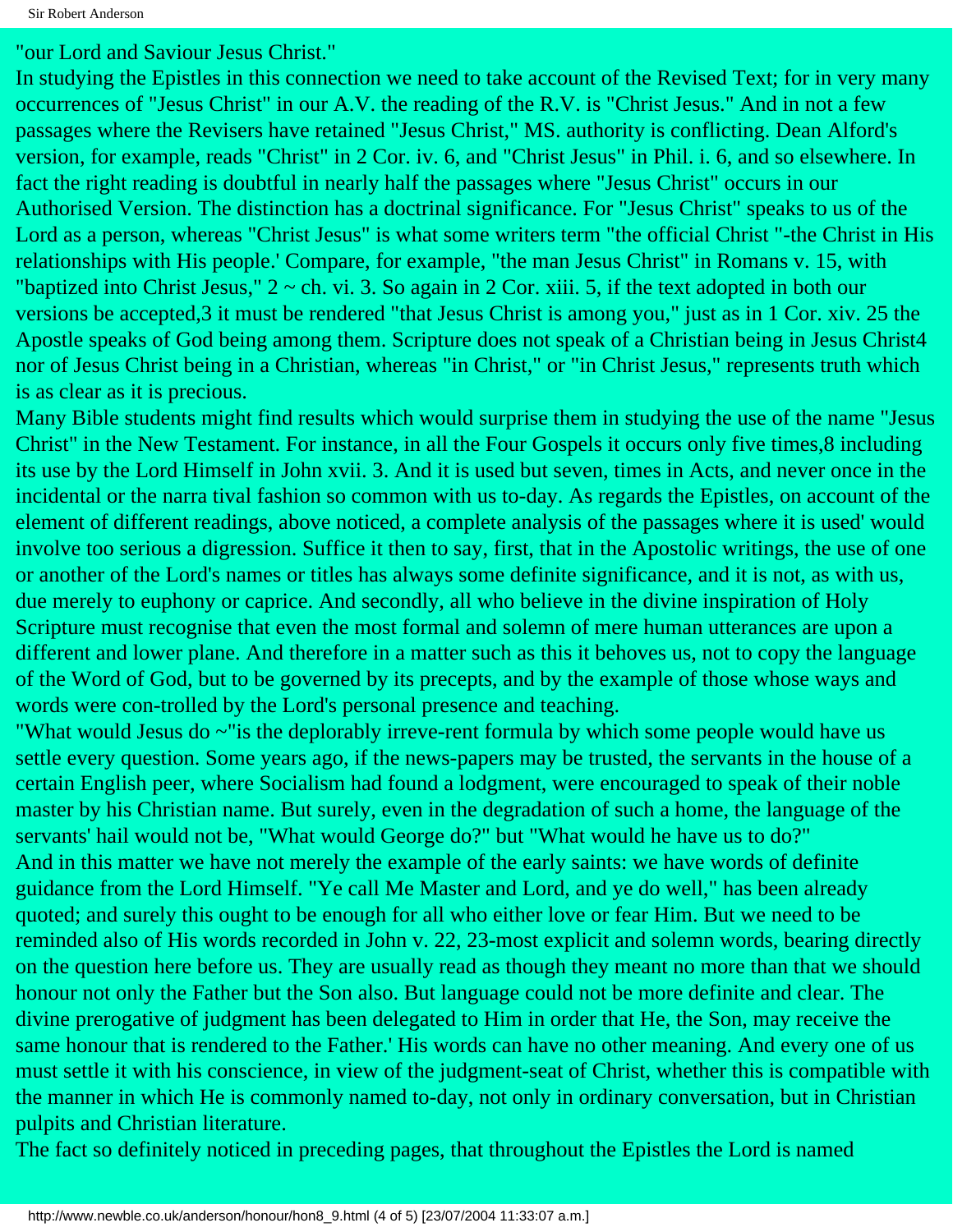Sir Robert Anderson

occasionally as "Jesus," or "Jesus Christ," is seized upon by many as an excuse for carelessness and indifference in this matter. It is not for such that this appeal is intended; and yet even such as they would do well to study the opening verses of 1 Corinthians, as illustrative of Apostolic thought and usage in this respect. I quote from the R.V. The Apostle addresses the Corinthians as "sanctified in Christ Jesus, called to be saints, with all that call upon the name of our Lord Jesus Christ." Then, following the "salutation" from the Lord Jesus Christ, he thanks God for the grace given them in Christ Jesus, "even as the testimony of Christ was confirmed in you: so that ye come behind in no gift; waiting for the revelation of our Lord Jesus Christ; who shall also confirm you unto the end, that ye be unreprovable in the day of our Lord Jesus Christ. God is faithful, through whom ye were called into the fellowship of His Son Jesus Christ our Lord." And then the practical teaching of the Epistle opens with an appeal to them in the name of our Lord Jesus Christ. In many a Christian book of two hundred pages that title of glory will not be found as often as here it occurs in less than. tlvo hundred words!

This chapter may fitly close by calling attention to a precept which the Revised Text has recovered for us: "Sanctify Christ in your heart as Lord." Some Christians who are eager to confess Him before men are often restrained by fear of giving offence. Here then is a mode of confessing Him which is both effective and inoffensive. And if they accustom themselves to name Him, only and always, with the reverence which is His due, the habitual con-fession of the lips will help them to sanctify Him as Lord in the heart, and to own Him as Lord in daily life.'

1 A document that has reached me since this chapter was written supplies a striking commentary upon my words on page 58. A paper read before the Victoria Institute by one of the, most eminent of the Irish Bishops gives the following inswer to the question, Where is the basis of truth to be found 7- "We must find it, not in the mere book, but in the revelation which the book contains. All along the ages the source of power has been, not the mere letter of certain documents, but the person-ality and influence of Jesus Christ. . . . The wonderful character of our Lord . . . it is this which makes Jesus Christ the most vivid personality in history or in literature."

Such thoughts as these are expressed with far more enthusiasm by Renan the infidel. But is not this what the Apostle meant by "knowing Christ after the flesh?" A vivid personality in history and literature may possibly be a permanent basis for "the Christian religion," but not for the faith of Christ. It will not bring peace to a conscience awakened to the dread realities of sin and judgment to come. Christianity is based upon the revelation of the Christ who lived and died, but is now enthroned in glory-a revelation which comes to us, not in "a mere book," but in holy writings, God-breathed by the Divine Spirit. No clear and fearless thinker can find any intelligent compromise between this "simple faith" and sheer agnosticism. [Chapter Ten](#page-25-0)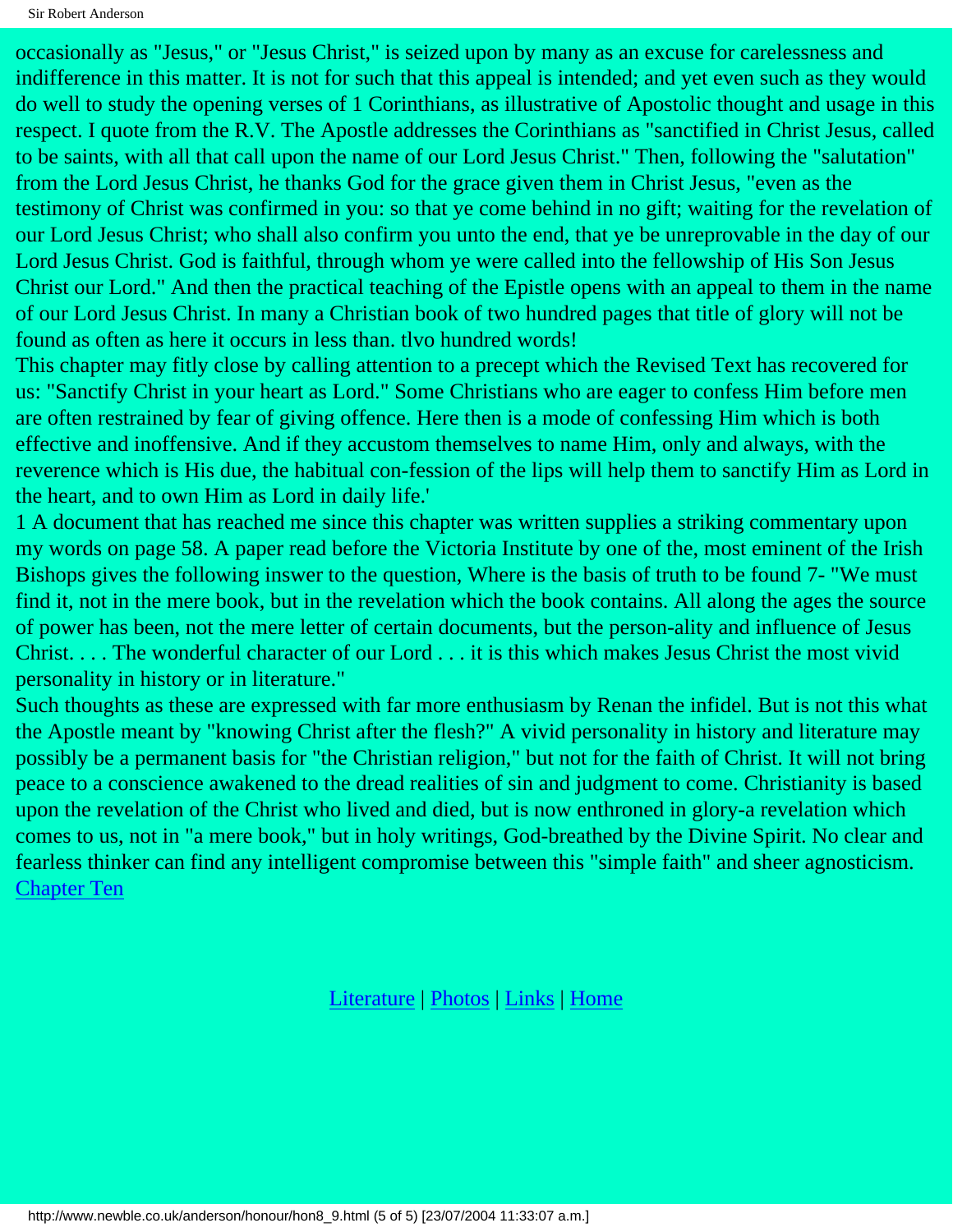

### <span id="page-25-0"></span>**THE HONOUR OF HIS NAME Chapter Ten**

"EIGHTEENTH-CENTURY deism," says Renan, "and a certain kind of Protestantism, have accustomed us to think of the founder of the Christian faith only as a great moralist, a benefactor of mankind." Such is the "Jesus" of the rationalist - the "Jesus" of many a "Christian" book, and of many a "Christian" pulpit. But Rationalism is only one of "the three R's" by which Christianity is undermined. Romanism and a certain phase of Revivalism, though opposed to Rationalism and to one another, tend in varying degrees to produce similar results. The authority of the Church is the labarvism of the one; sentiment is a characteristic of them both. Under the Roman delusion we find a very great scholar and thinker stultifying himself by the superstitions of religion, and then appealing to some "kindly light" to lead him "amid the encircling gloom "-a gloom due to his closing his eyes to both reason and Revelation. And this "kindly light" leads him to worship a mythical "mother of God," who excels even "the Man of Sorrows" in tenderness and pity. Archbishop Whately taught that the errors of Rome have their roots in human nature. And the same tendency that leads the Roman Catholic to create a mythical Virgin Mary, leads the Protestant to impersonate her womanly qualities in the mythical "Jesus" of certain popular books of piety and some of our popular hymns.

Hymnology is a delicate subject to deal with; and yet so great is the influence of hymns that Christians do well to give intelligent thought to what they sing. I will not speak here of mawkish and irreverent hymns that no spiritual Christian should tolerate; but a verse of a familiar hymn of a much less objectionable kind may illustrate my meaning.

> " Safe in the arms of Jesus, Safe on His gentle breast, There by His love o'ershaded, Sweetly my soul shall rest. Hark 'tis the voice of angels Borne in a song to me, Over the fields of glory, Over the jasper sea."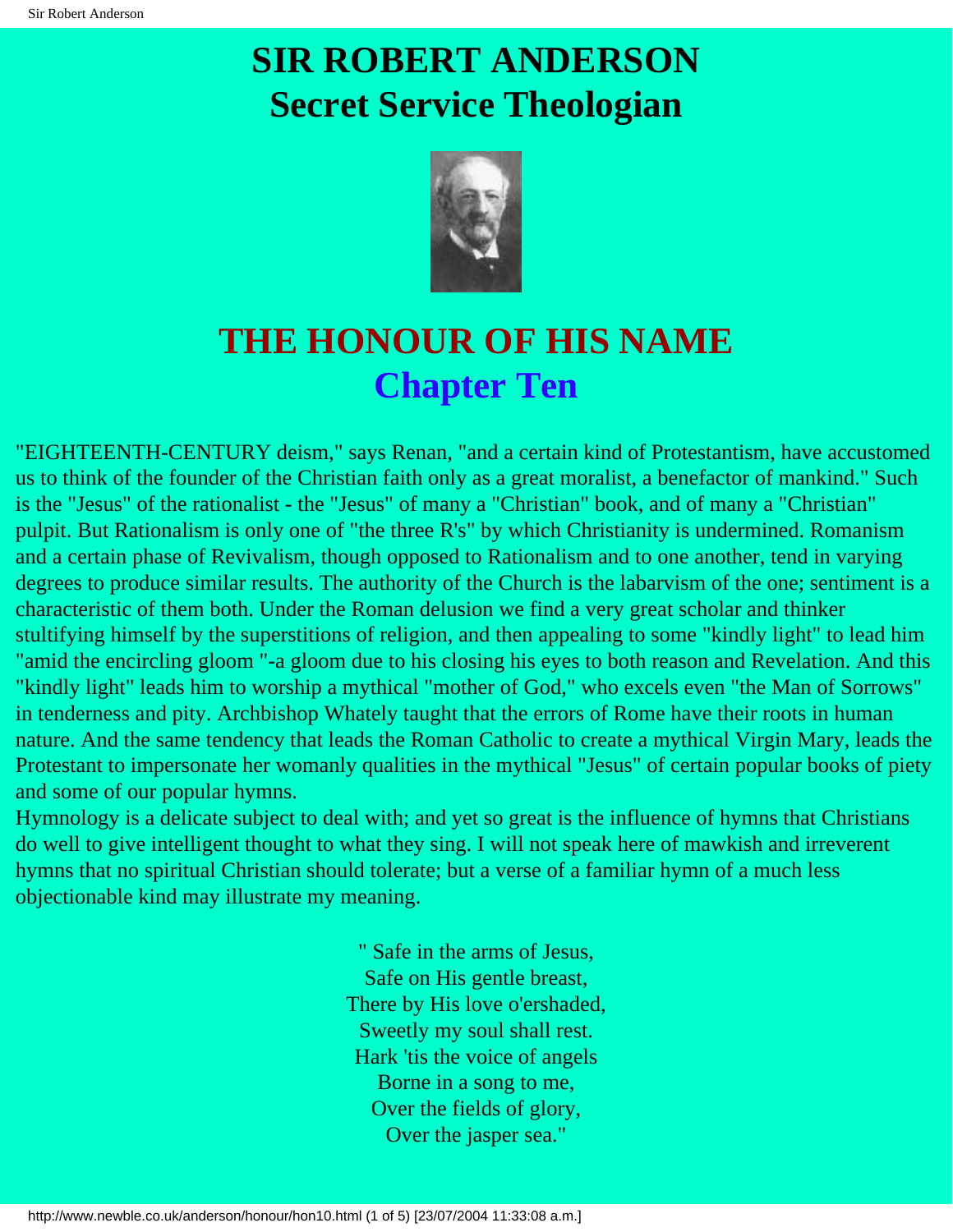Sir Robert Anderson

Here we have the motherly arms and the gentle breast." As for "the voice of angels," fields of glory," and "the jasper sea "- it is all the merest sentiment. How different from "the words and thoughts of other days, the martyr-words and thoughts . . of mighty men "- the men who won our freedom and won back our Bible for us! How different from the words and thoughts of the Apostles of the Lord Can any one imagine the beloved disciple singing such words as these! He held a place of peculiar nearness to the Lord, and at the Supper he leaned upon His breast; and yet he fell at His feet, when he saw Him in His heavenly glory.

There are other hymns in which thoughts that ought to rise in praise expend themselves in sentiment. And some of these might easily be raised to a high level. The hymn beginning "Come unto Me, ye weary" may serve as an example. It would be a really fine hymn if, from being an ode about "Jesus," it were changed as follows into a hymn of faith and adoration of the Lord

> " Come unto Me, ye weary, And I will give you rest." Thy blessed voice, Lord Jesus, That comes to hearts opprest! It tells of benediction, Of pardon, grace and peace; Of joy that hath no ending, Of love that cannot cease.

I give this merely as a specimen. Many hymns may be similarly treated.

"Come unto Me, ye wand'rers, And I will give you light." Thy loving voice, Lord Jesus, That comes to cheer the night!

Our hearts were filled with sadness, And we had lost our way; But Thou hast brought us gladness, And songs at break of day.

"Come unto Me, ye fainting, And I will give you life." Thy cheering voice, Lord Jesus, That comes to end our strife!

The foe is stern and eager, The fight is fierce and long; But Thou hast made us mighty And stronger than the strong.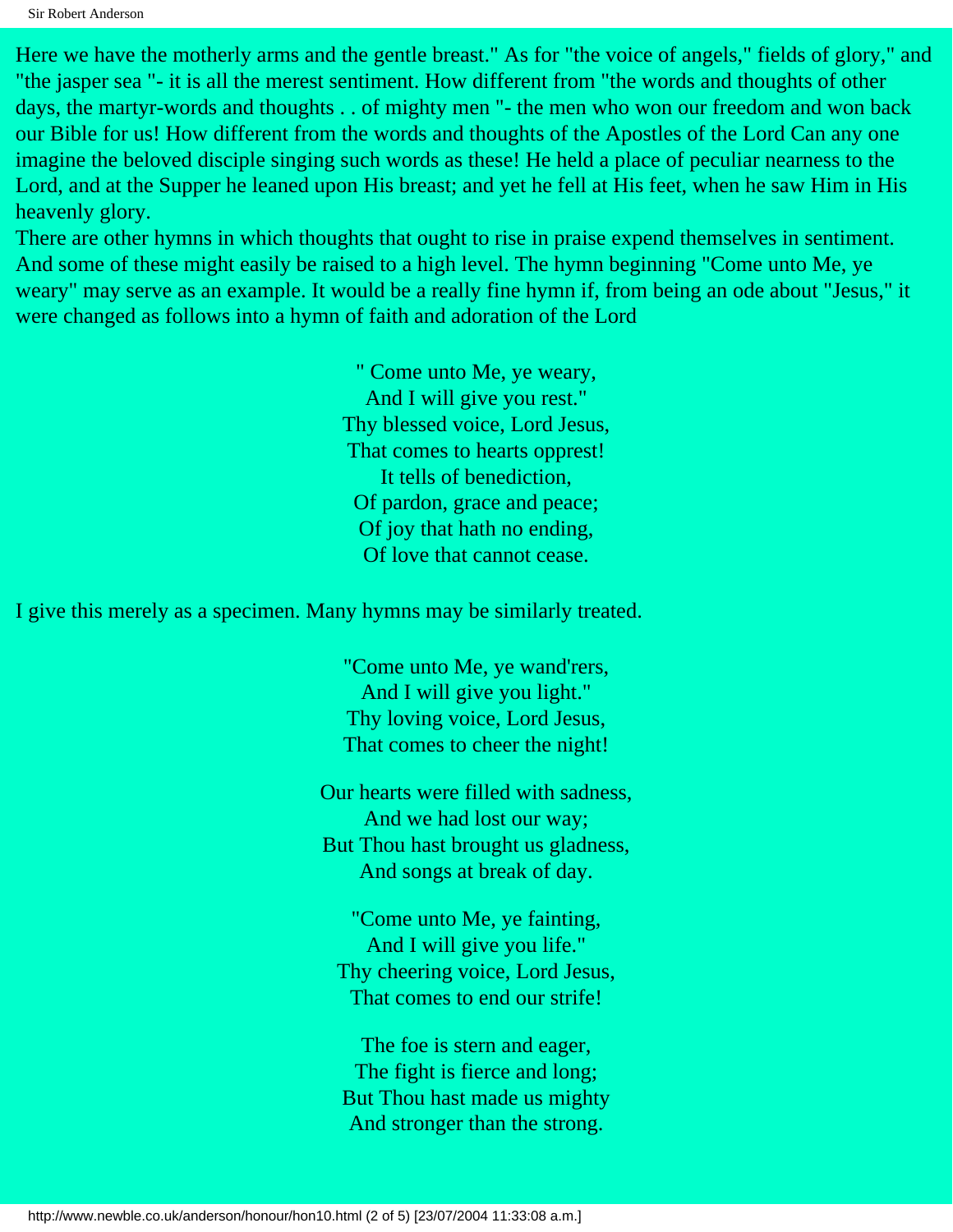"And whosoever cometh, I will not cast him out." Thy welcome voice, Lord Jesus, That drives away our doubt;

That calls us - very sinners, Unworthy though we be Of love so free and boundless-To come, 0 Lord, to Thee!

The exigencies of rhythm and rhyme have much to answer for in our hymnology. But without even this excuse some of our best hymns are marred by this will be found in the first stanza of that noble hymn

> "For all the saints who from their labours rest, Who Thee by faith before the world confessed, Thy Name, 0 Jesus, be for ever blest, Hallelujah."

Even as a poem this hymn would be improved by substituting the Christian confession, "Lord Jesus," for the unchristian "0 Jesus" in the third line. If some member of the Royal Household were to address his Majesty as "0 George," the indignant amazement of the Palace would not be greater than would have been caused in early days if some Minister, in leading the prayers or praises of the Church, had addressed the Lord of Glory as "0 Jesus" And what is to be said of "children's hymns"? Many books for the young are a special grief. The idea prevails that in the case of little children it is necessary to resort to what the cynic would describe as "drivelling." God is kept in the background to check or scare them when they are what is called "naughty"; and " Jesus" is represented as a gentle kindly being who will befriend them when they are "good." It is taken for granted that they would be repelled by truth such as that which moulded the character and guided the early life of Samuel and David, of John the Baptist and Timothy. Was there ever such a blunder! No "goody-goody" book is so fascinating to a child as Bunyan's great allegory. Nor will an irreverent hymn attract and charm them like the Psalms of David. Children find no element of sadness in what is awe-inspiring; and to them what is mawkish and familiar is more harmful even than to persons of maturer years. If we are to "sanctify Christ in our hearts as Lord," it is in early life that the habit can most easily be formed. And yet in many a Christian home the babies are taught to speak of the Lord of Glory much in the way that some children are allowed to talk about the pet uncle of the family 1' What wonder is it if the children of Christians need to be converted! Conversion is the turning to God of one who is consciously on a wrong path; but a parent who "brings them up in the nurture and admonition of the Lord," may trust the Lord to fulfil His promise that a child who is trained in that path "will not depart from it."

But may we never call Him "Jesus" or "Jesus Christ?" The inquiry comes from a home that is noted, not only for refinement and culture, but for a high Christian tone. Is it not extraordinary that such people, instead of seeking opportunities to confess Him as Lord, should wish to find occasion to deny Him the reverence and honour which He claims from all who know Him!

These pages have already exceeded the limits originally contemplated. And yet I cannot close without disclaiming with emphasis the intention or the wish to lay down rules for the guidance of others in this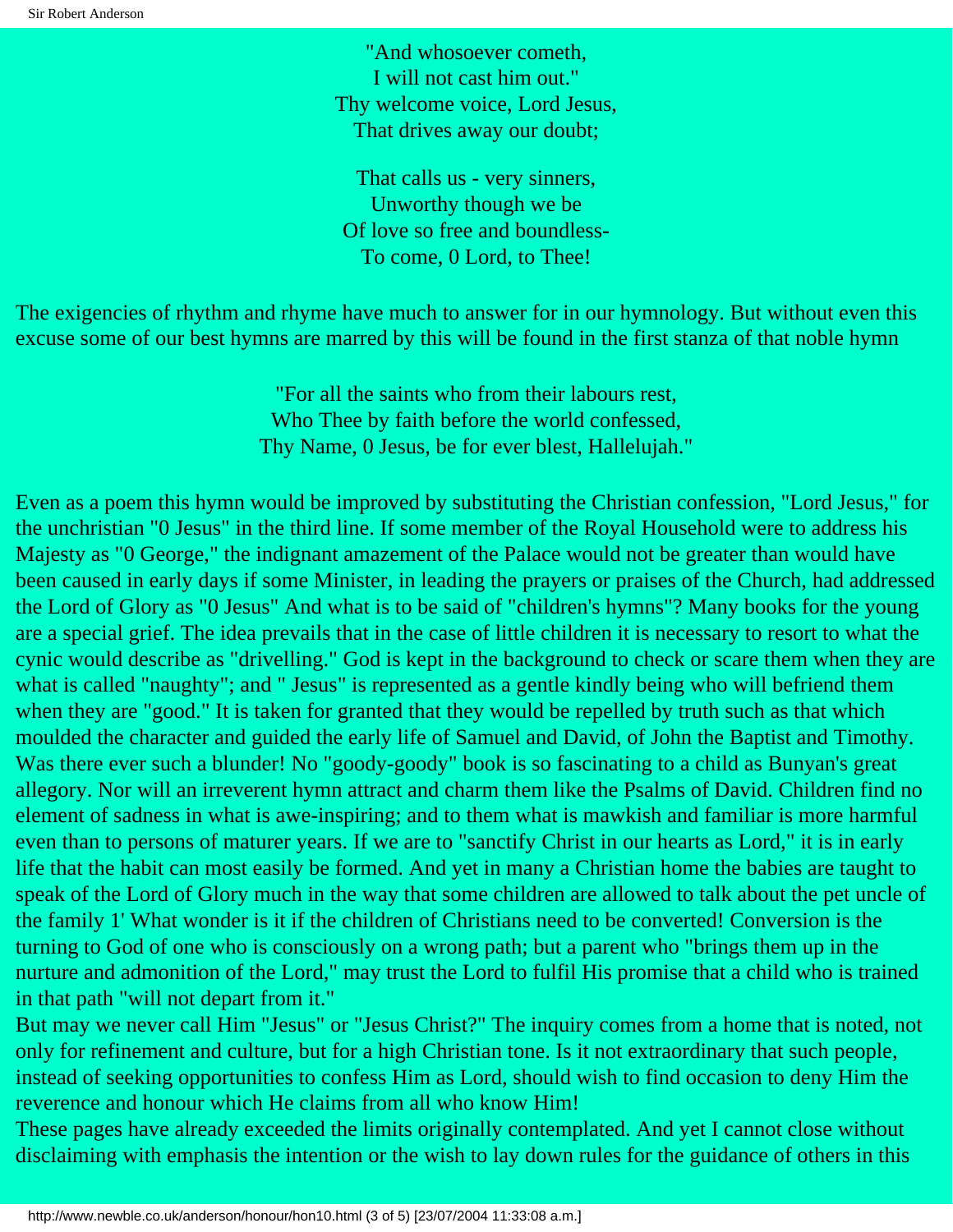matter. My purpose has been to awaken an intelligent interest in the subject, and to urge upon Christians the importance of seeking guidance from Scripture respecting it, and the importance, too, of obeying that spiritual instinct to which the Apostle John appeals when he says, "As for you, the anointing which ye received of Him abideth in you, and ye need not that any one teach you." As the context indicates, it is not that the Apostle credits the disciples with "understanding all mysteries and all knowledge," but that he is appealing to their spiritual instincts to make them intolerant of everything that touches the honour of the Lord.

In the letters of William Carey, the working cobbler who became not only a pioneer and prince among missionaries but the adviser and friend of three great Indian Viceroys, will be found the following pregnant sentence: "A gentleman is the next best character to a Christian, and the Christian includes the gentleman." In the spirit of these words I would suggest that, apart even from spiritual instincts, if wellconditioned people would follow their natural sense of what is right and fitting, they would shrink from the impropriety of naming the Lord Jesus Christ as though He were a dead hero or an equal. The character of a gentleman is not formed by the study of a "book of manners." It is by an instinct of courtesy that our words and acts are regulated. But if Socialism had prevailed in this land even for a generation, and, by daily intercourse with its degraded votaries, we had forgotten that unwritten code which Edmund Burke describes as "the unbought grace of life," we might need not a little schooling today in the social sphere. Is it strange then that, after so many centuries of "Christendom religion," we should need to have our spiritual instincts quickened and trained by close and habitual contact with Holy Scripture?

"Gird up the loins of your mind" is a precept than which none is more needed, and none more neglected. For in the sphere of Christian truth "slovenly-mindedness" is all too common. In no other sphere would it be tolerated. In literature, in art, in science, accuracy and care in the terminology of every subject is deemed essential; but in this sacred sphere, accredited teachers display utter indifference, and ignorance of Scripture terminology.

And "slovenly-mindedness" influences conduct. It tends to make us forget "the fear of the Lord" and the solemnities of "the judgment-seat of Christ." Hence it is that some from whom better things might be expected "hold fellowship" with men who not only defame the Lord, and pour contempt upon His Holy Word, but by falsely claiming to be His

Ministers, commit the Judas sin of betraying Him with a kiss. En these days of apostasy it behoves us to seek the Master's approval by both testing, and showing intolerance of, such evil men.' Not the sinners of the streets-for such He has no stint of pity-but these sinners of the synagogue, for whom He has only warnings of woe, and stern de-nunciation.2 The Reformation rescued for us the doctrine of salvation by faith; but salvation by grace has been the great truth of the evangelical revival. That truth flashed out, like an April sun, in the writings of the Reformers; but, like an April sun, it be-came veiled again by gathering clouds. It was soon forgotten that the grace which brings salvation teaches the saved to "live soberly, righteously, and godly in this present world;" and the Christian was relegated to the school of law. We have now re-gained "the liberty wherewith Christ hath made us free"; but all the more do we need to be reminded that the distinctive Christian truth of grace in no way abrogates the preceding revelation of a God of infinite holiness and majesty. For not a little of the preaching and teaching of the day suggests, that the Christ of the Gospels has supplanted "the great and terrible God" of the Old Covenant. But the "Jesus" of that kind of teaching is a myth. "He who was manifested in the flesh" is no other than the God of Sinai: "our God is a consuming fire." In presence of the Sinai glory, Moses said, "I